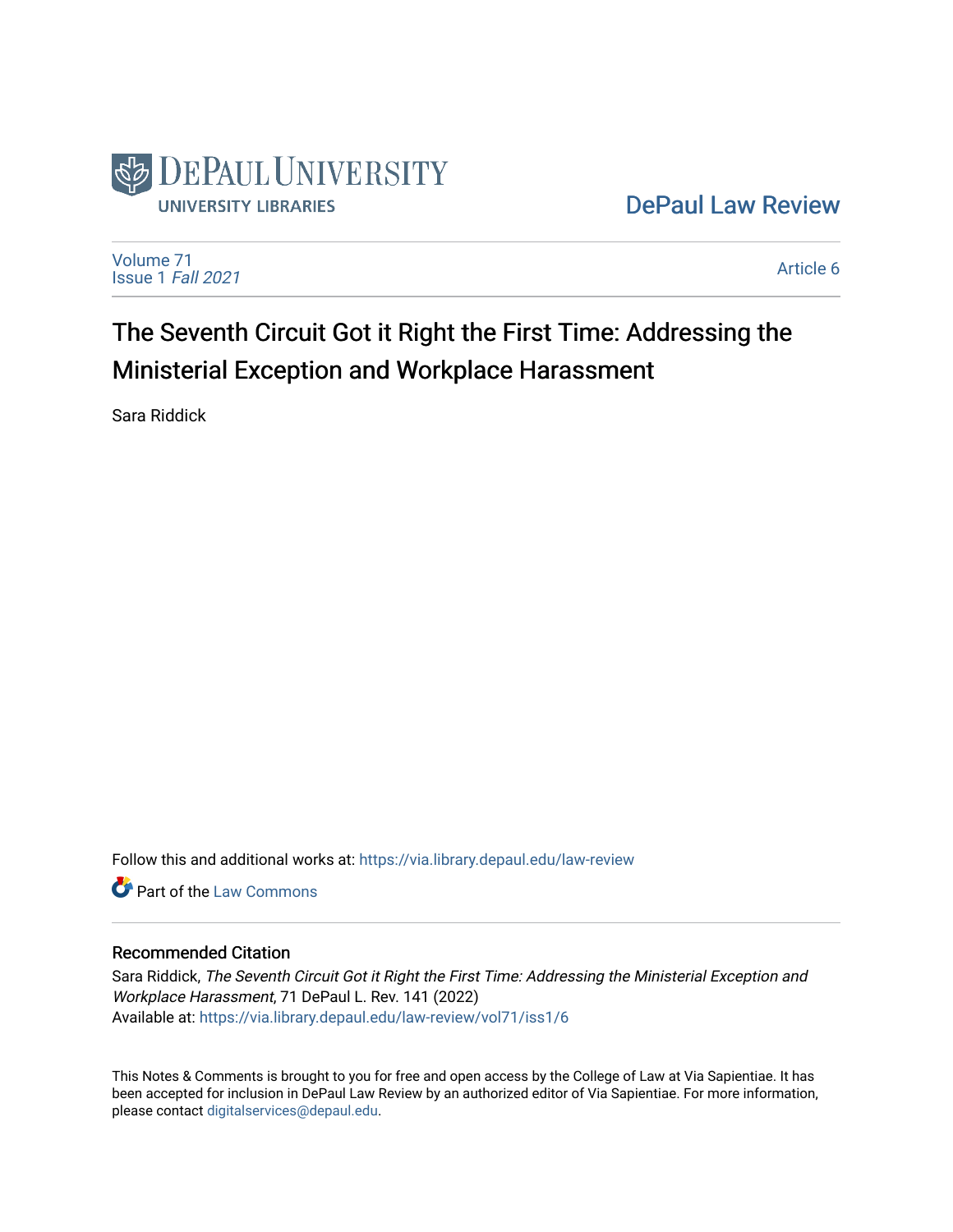## **THE SEVENTH CIRCUIT GOT IT RIGHT THE FIRST TIME: ADDRESSING THE MINISTERIAL EXCEPTION AND WORKPLACE HARASSMENT**

#### I. INTRODUCTION

In 2012, the Supreme Court formally recognized a "ministerial exception" preventing Title VII discrimination claims against religious employers by their "ministers."1 However, the Supreme Court left many questions unanswered regarding the "ministerial exception," especially how it applies to workplace harassment.2 Thus far, three appellate courts have opined differently on the ministerial exception's applicability to workplace harassment claims, setting up an inevitable Supreme Court decision to address the current split in authority.<sup>3</sup> This Note argues that the Supreme Court should adopt the reasoning in the Seventh Circuit's vacated, original judgment in *Demkovich v. St. Andrew the Apostle Parish*. 4

Part II of this Note provides a background of the ministerial exception and how it has been interpreted by various circuit courts.5 Part III analyzes these appellate court decisions, arguing that the Seventh Circuit's original decision in *Demkovich* should be followed because it employs the clearest line of reasoning and, therefore, should be controlling precedent moving forward.6

Part IV examines the detrimental impact of expanding the ministerial exception to workplace harassment claims.7 This Part further suggests that the Supreme Court should adopt the analysis the Seventh Circuit originally provided in *Demkovich* before the Seventh Circuit reversed its decision.8

7. *See infra* Part IV.

8. *See* Demkovich v. St. Andrew the Apostle Par., 973 F.3d 718 (7th Cir. 2020), *reh'g en banc granted, opinion vacated* (Dec. 9, 2020), *on reh'g en banc*, 3 F.4th 968 (7th Cir. 2021).

<sup>1.</sup> Hosanna-Tabor Evangelical Lutheran Church and Sch. v. Equal Emp't Opportunity Comm'n, 565 U.S. 171, 188 (2012).

<sup>2.</sup> Jessica L. Waters, *Testing* Hosanna-Tabor*: The Implications for Pregnancy Discrimination Claims and Employees' Reproductive Rights*, 9 STAN. J. OF CIV. RTS. & CIV. LIBERTIES 47, 58–59 (2013).

<sup>3.</sup> *See infra* Part II*.*

<sup>4.</sup> From here on, the Seventh Circuit's vacated judgment will be referred to as the original *Demkovich* decision.

<sup>5.</sup> *See infra* Part II.

<sup>6.</sup> *See infra* Part III.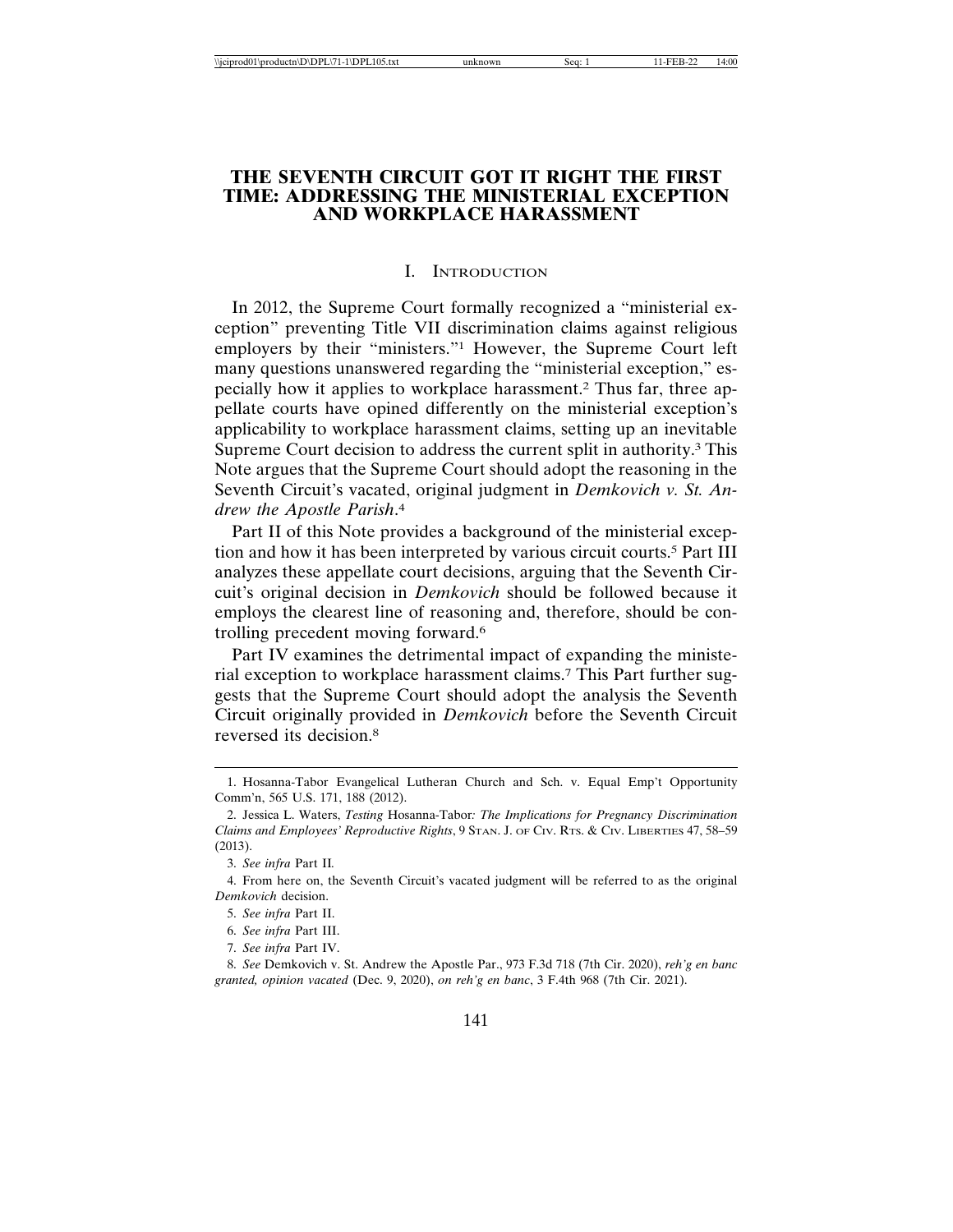## II. HISTORY OF THE MINISTERIAL EXCEPTION

This Part provides background on the constitutional and statutory foundations of the ministerial exception and the Supreme Court decisions delineating its scope. Next, this Part discusses the circuit court decisions leading to the current split in authority over the ministerial exception's applicability to workplace harassment claims.

## *A. The First Amendment*

The First Amendment states that "Congress shall make no law respecting an establishment of religion or prohibiting the free exercise thereof."9 Since the drafting of the Constitution, scholars have debated the intended scope of the First Amendment.10 How much interference by the government is permissible? Is the government allowed to interfere at all?

The First Amendment is divided into two clauses: the Free Exercise Clause and the Establishment Clause.11 The Free Exercise Clause prevents the government from regulating people's religious beliefs, allowing Americans the freedom to accept and practice whatever beliefs they choose.12 The Establishment Clause prohibits the government from establishing an official religion in the United States.13 The full extent of what establishing a religion means is unclear.<sup>14</sup> While many cases involving religion and the First Amendment only implicate one of the Religion Clauses, the ministerial exception is unique in that it deals with both the Free Exercise Clause and the Establishment Clause.15

## *B. Title VII and Existing Workplace Harassment Remedies*

In 1964, President Lyndon B. Johnson signed into law the Civil Rights Act of 1964.16 Title VII of the Civil Rights Act (Title VII) pre-

<sup>9.</sup> U.S. Const. amend. I.

<sup>10.</sup> Stephen J. Wermiel, *The Ongoing Challenge to Define Free Speech*, AM. BAR ASS'N, https://www.americanbar.org/groups/crsj/publications/human\_rights\_magazine\_home/the-ongoing-challenge-to-define-free-speech/the-ongoing-challenge-to-define-free-speech/ (last visited Oct. 30, 2021).

<sup>11.</sup> *First Amendment and Religion*, U.S. CTS., https://www.uscourts.gov/educational-resources/ educational-activities/first-amendment-and-religion (last visited Feb. 19, 2021).

<sup>12.</sup> *Free Exercise Clause*, LEGAL INFORMATION INST., https://www.law.cornell.edu/wex/ free\_exercise\_clause (last visited Feb. 20, 2021).

<sup>13.</sup> *First Amendment and Religion*, *supra* note 11.

<sup>14.</sup> *Id.*

<sup>15.</sup> Hosanna-Tabor Evangelical Lutheran Church and Sch. v. Equal Emp't Opportunity Comm'n., 565 U.S. 171, 188–89 (2012).

<sup>16.</sup> *Timeline of Important EEOC events*, U.S. EQUAL EMP'T OPPORTUNITY COMM'N, https:// www.eeoc.gov/youth/timeline-important-eeoc-events (last visited Feb. 19, 2021).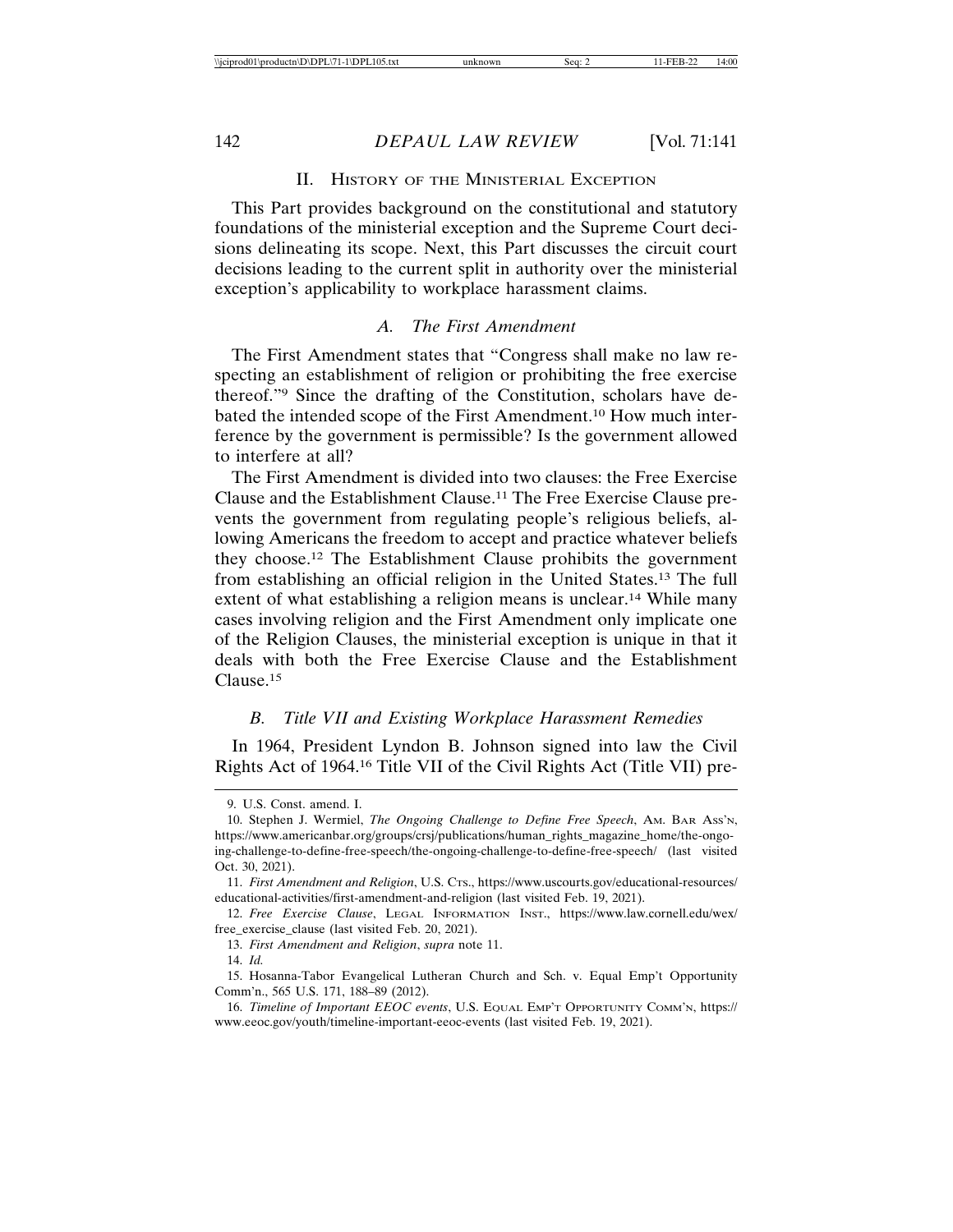vents employers from discriminating on the basis of "race, color, religion, sex, or national origin" when making employment decisions.17 The U.S. Equal Employment Opportunity Commission (EEOC) states that harassment is a form of workplace discrimination that violates Title VII.18 The EEOC defines harassment as "unwelcome conduct that is based on race, color, religion, sex . . . national origin, age . . . disability, or genetic information."19 Once the harassment reaches a level that creates a hostile work environment, the harassment becomes unlawful.20 Slight annoyances do not constitute illegal conduct.21 On its website, the EEOC lists examples of misconduct that rise to the level of illegal conduct such as offensive jokes, slurs, name calling, ridicule, and put-downs, amongst other forms of harassment.22

Under Title VII, employers are liable for harassment if it is conducted by a supervisor and results in an employee's termination, failure of promotion, loss of wages, or other similar repercussions.23 Employers are also liable for harassment by any other employee if the employer knew about the harassment and failed to take action.<sup>24</sup> However, the options for relief under a Title VII claim are minimal.25 Different intentional tort theories are used when trying to obtain relief by someone who was harassed in the workplace.26 Equitable relief such as injunctions and the payment or reduction of backpay are some of the few remedies that a harassed employee has under Title VII.27 In contrast, compensatory or punitive damages are not permitted forms of relief under Title VII.28

Due to their special status under the Religion Clauses, religious organizations have been able to escape many of Title VII's comprehen-

<sup>17.</sup> Civil Rights Act of 1964, 42 U.S.C. § 2000e-2(a)(1) (2019).

<sup>18.</sup> *Harassment*, U.S. EQUAL EMP'T OPPORTUNITY COMM'N, https://www.eeoc.gov/harassment (last visited Jan. 2, 2021).

<sup>19.</sup> *Id.*

<sup>20.</sup> *Id.*

<sup>21.</sup> *Id.*

<sup>22.</sup> *Id.*

<sup>23.</sup> *Id.*

<sup>24.</sup> *Harassment*, *supra* note 18.

<sup>25.</sup> *See* Sharon T. Bradford, *Relief for Hostile Work Environment Discrimination: Restoring Title VII's Remedial Powers,* 99 YALE L.J. 1611, 1615 (1990).

<sup>26.</sup> *See generally* David Yamada, *Workplace Bullying and the Law: A Report from the United States*, *in* JAPAN INST. FOR LAB. POL'Y & TRAINING REPORT NO. 12, 165 (2013)*; see also* Bradford, *supra* note 25, at 1618–20 (Specifically, in cases involving sexual harassment in the workplace, the theories of intentional infliction of emotional distress, assault and battery, and others are used. However, the standard to recover is hard to overcome in these cases.).

<sup>27.</sup> *Title VII of the Civil Rights Act of 1964*, U.S. EQUAL EMP'T OPPORTUNITY COMM'N, https:/ /www.eeoc.gov/statutes/title-vii-civil-rights-act-1964 (last visited Feb. 20, 2021).

<sup>28.</sup> Bradford, s*upra* note 25, at 1620.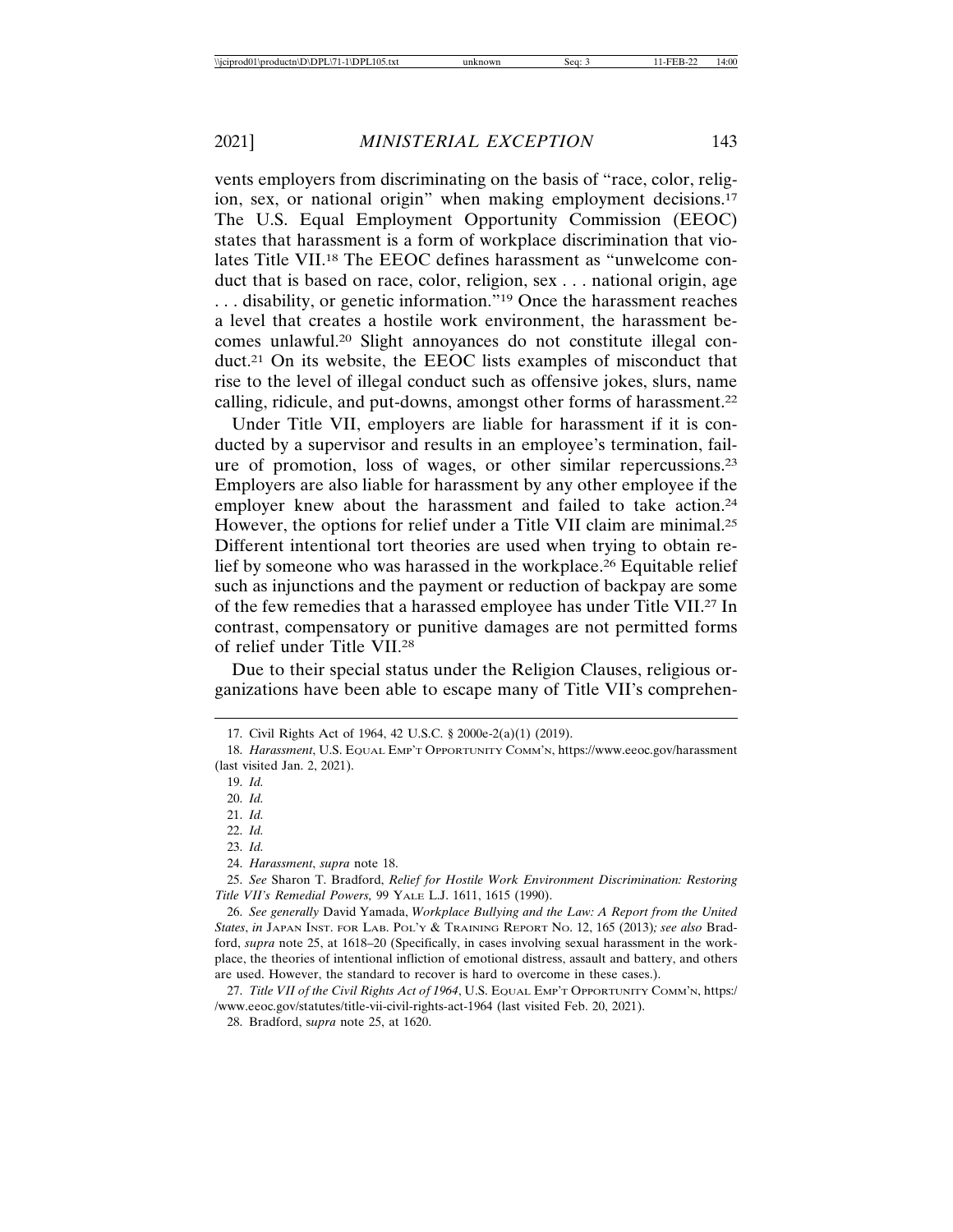sive employee protections. Under Title VII, religious organizations are "permitted to give preference to members of their own religion"; this is known as the "Religious Organization Exception."29 "[C]ourts have struggled with the question of how to treat disputes involving religious institutions," leading to the current split in authority regarding the "ministerial exception."30

## *C. The Birth of the Ministerial Exception*

The ministerial exception is a legal doctrine that "allows religious organizations to avoid federal anti-discrimination laws."31 The ministerial exception is justified by the Supreme Court's historical reluctance to intervene in the internal matters of the Church. The Founding Fathers sought to preclude the United States from forming a national church, something they were familiar with from their experiences with the Church of England.32 The First Amendment was adopted based on this skepticism towards state religion.33 Given the understanding that religion should be free from governmental interference, it was not until 1952, in *Kedroff v. Saint Nicholas Cathedral of Russian Orthodox Church,* that the Supreme Court officially recognized that churches had the freedom to select their clergy members.<sup>34</sup>

The first appearance of a ministerial exception was established in *McClure v. Salvation Army* in 1972*.* 35 In that case, Billie McClure was a minister at the Salvation Army, a church.36 She was terminated from her position and subsequently brought suit against the Salvation Army contending that the Church had engaged in discriminatory employment practices in violation of Title VII.37 In deciding the case, the Fifth Circuit paid particular attention to the special relationship be-

37. *Id.* at 555.

<sup>29.</sup> *Questions and Answers: Religious Discrimination in the Workplace*, U.S. EQUAL EMP'T OPPORTUNITY COMM'N (July 22, 2008), https://www.eeoc.gov/laws/guidance/questions-and-answers-religious-discrimination-workplace#:~:text=religious%20Organization%20Exception%3A %20Under%20Title%20VII%2C%20religious%20organizations,institutions%20whose%20%E 2%80%9Cpurpose%20and%20character%20are%20primarily%20religious.%E2%80%9D.

<sup>30.</sup> Laura L. Coon, *Employment Discrimination by Religious Institutions: Limiting the Sanctuary of the Constitutional Ministerial Exception to Religion-Based Employment Decisions*, 54 VAND. L. REV. 481, 483 (2001).

<sup>31.</sup> *The U.S. Supreme Court Expands the Ministerial Exception*, JDSUPRA (July 15, 2020), https://www.jdsupra.com/legalnews/the-u-s-supreme-court-expands-the-96963/.

<sup>32.</sup> Hosanna-Tabor Evangelical Lutheran Church and Sch. v. Equal Emp't Opportunity Comm'n., 565 U.S. 171, 183 (2012).

<sup>33.</sup> *Id.*

<sup>34.</sup> *Id.* at 185–86.

<sup>35.</sup> McClure v. Salvation Army, 460 F.2d 553, 553 (5th Cir. 1972).

<sup>36.</sup> *Id.* at 554.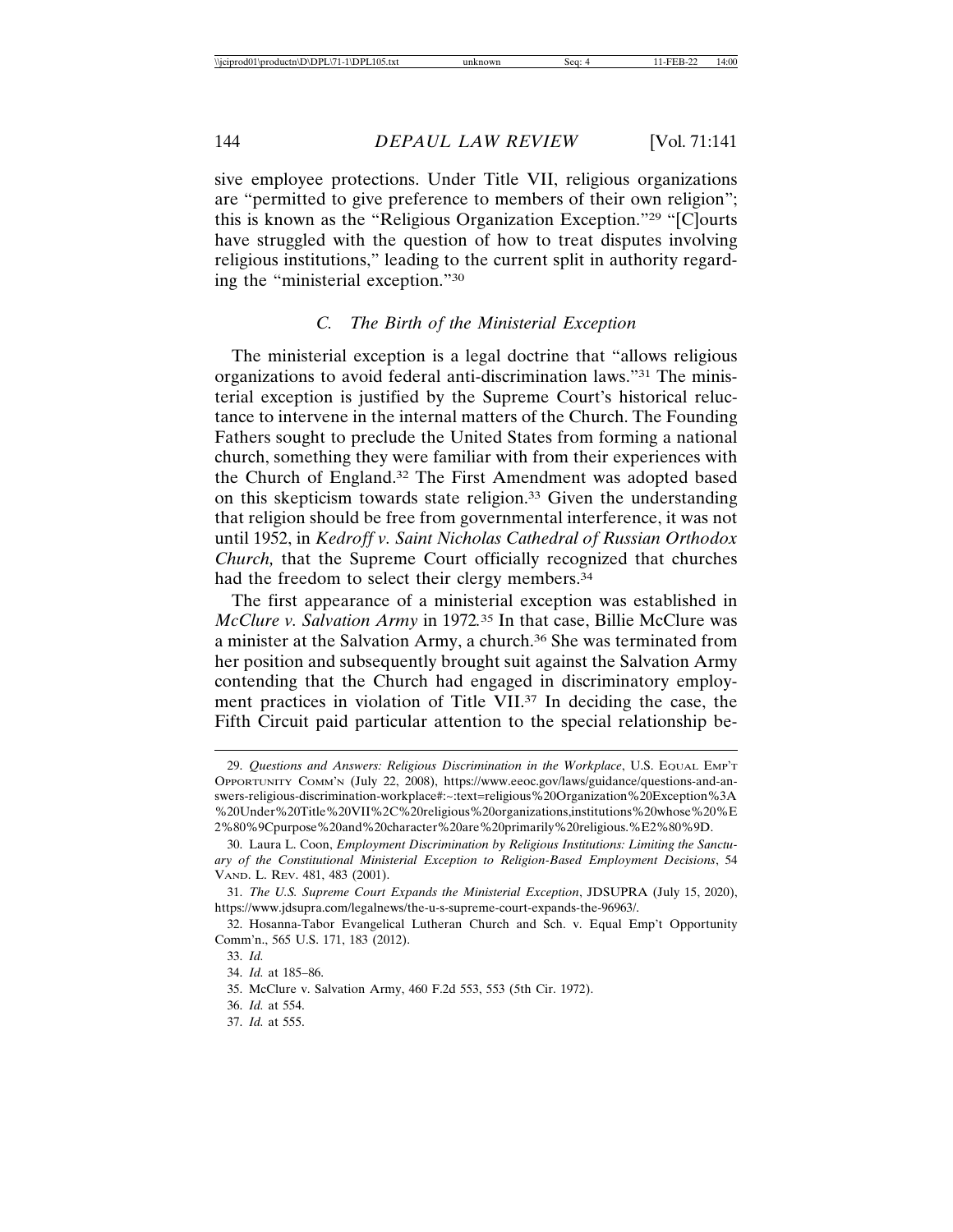tween a church and its minister.38 The Fifth Circuit referred to the relationship between a church and its minister as its "lifeblood."39 Because a court would have to investigate matters of "ecclesiastical cognizance" in Title VII cases between a church and its minister, the State could easily intrude on matters of the Church.40 The Fifth Circuit stated that applying the Title VII provisions to relationships between a church and its minister "would result in an encroachment by the State into an area of religious freedom which it is forbidden to enter by the principles of the free exercise clause of the First Amendment."41 After *McClure*, every circuit recognized a ministerial exception barring judicial inquiry into the employment decisions of religious organizations; however, a case involving the ministerial exception did not reach the Supreme Court until 2012 when the Court decided *Hosanna-Tabor Evangelical Lutheran Church and School v. Equal Employment Opportunity Commission*. 42

*Hosana-Tabor* was a unanimous decision in which the Supreme Court recognized that the Religion Clauses of the First Amendment prohibited certain employment discrimination claims from being brought against religious organizations.43 Hosanna-Tabor was a member of the Lutheran Church-Missouri Synod.44 Their teachers were divided into two categories: "called and lay."45 "Called teachers are regarded as having been called to their vocation by God through a congregation."46 To become a "called teacher," candidates had to satisfy specific academic requirements.47 On completion of these requirements, teachers could be extended the opportunity to be "called."48 "Called" teachers were then given the title "Minister of Religion, Commissioned."49 The Respondent in *Hosanna-Tabor* was Cheryl Perich.50 Perich was employed as a teacher at the school and, after

<sup>38.</sup> *See id.* at 559.

<sup>39.</sup> *Id.* at 558.

<sup>40.</sup> *Id.* at 560 (Here, the Court meant "ecclesiastical cognizance" issues that involved a Church and its clergy. By adjudicating these issues, the Court would have to make decisions based on or about religion.).

<sup>41.</sup> *McClure*, 460 F.2d at 560.

<sup>42.</sup> John R. Vile, *Ministerial Exception*, THE FIRST AMEND. ENCYCLOPEDIA, https:/ www.mtsu.edu/first-amendment/article/1461/ministerial-exception (last visited Oct. 30, 2021). 43. *See generally id.*

<sup>44.</sup> Hosanna-Tabor Evangelical Lutheran Church and Sch. v. Equal Emp't Opportunity Comm'n, 565 U.S. 171, 177 (2012).

<sup>45.</sup> *Id.*

<sup>46.</sup> *Id.*

<sup>47.</sup> *Id.*

<sup>48.</sup> *Id*. at 177.

<sup>49.</sup> *Id.*

<sup>50.</sup> *Hosanna-Tabor Evangelical Lutheran Church and Sch.*, 556 U.S. at 178.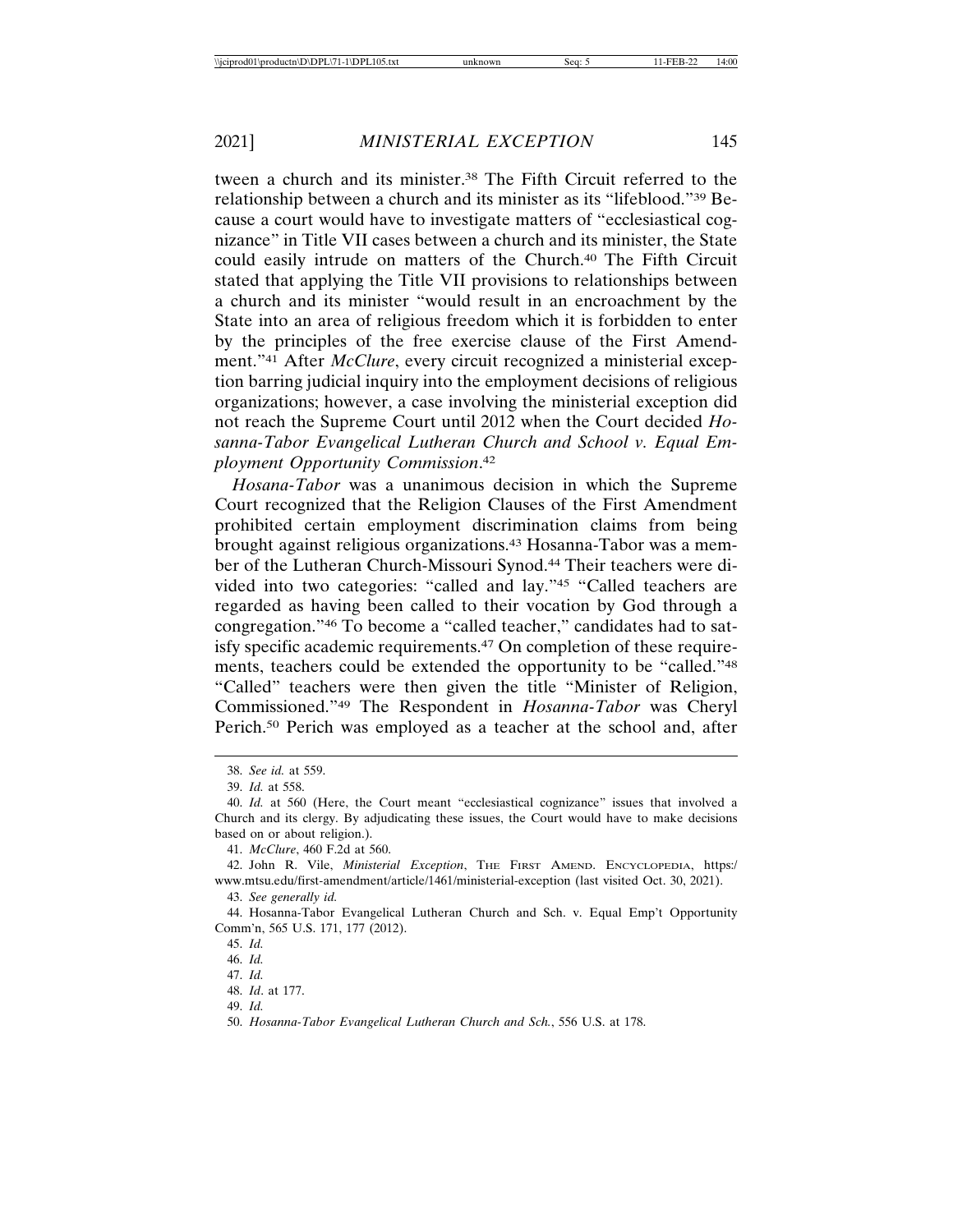completing the requirements, was asked to be a "called" teacher.<sup>51</sup> In June 2004, Perich was diagnosed with narcolepsy.52 She was placed on disability leave for the 2004 to 2005 school year.53 When Perich indicated that she was able to return to teaching, issues arose.54 The school principal expressed concerns about Perich returning and alerted Perich that the school had already found a replacement for her for the rest of the year.55 Hosanna-Tabor held a congregation meeting where the congregation voted to release Perich from her position.<sup>56</sup> When Perich refused to resign, Hosanna-Tabor notified Perich that the congregation was terminating her.57

Perich alleged that her termination violated the Americans with Disabilities Act of 1990 and brought suit against Hosanna-Tabor.<sup>58</sup> In defense, Hosanna-Tabor argued that the suit was "barred by the First Amendment because the claims at issue concerned the employment relationship between a religious institution and one of its ministers."59 The Supreme Court's decision formally recognized the "ministerial exception."60 The Court stated that "[b]oth Religion Clauses bar the government from interfering with the decision of a religious group to fire one of its ministers."61 Further, the Court reasoned that precedent prohibited the government from being involved in "a church's determination of who can act as its ministers."62 In defining the ministerial exception, the Court noted:

Requiring a church to accept or retain an unwanted minister, or punishing a church for failing to do so, intrudes upon more than a mere employment decision. Such action interferes with the internal governance of the church, depriving the church of control over the selection of those who will personify its beliefs. By imposing an unwanted minister, the state infringes the *Free Exercise Clause*, which protects a religious group's right to shape its own faith and mission through its appointments. According to the state the power to determine which individuals will minister to the faithful also violates the *Establishment Clause*, which prohibits government involvement in such ecclesiastical decisions.63

- 52. *Id.*
- 53. *Id.*
- 54. *Id*.
- 55. *Id.*

- 57. *Id.* at 179.
- 58. *Id.* at 179.

61. *Id.* at 181.

63. *Id.* at 188–89 (emphasis added).

<sup>51.</sup> *Id.*

<sup>56.</sup> *Hosanna-Tabor Evangelical Lutheran Church and Sch.*, 565 U.S. at 178.

<sup>59.</sup> *Id.* at 180.

<sup>60.</sup> *Id*. at 188.

<sup>62.</sup> *Hosanna-Tabor Evangelical Lutheran Church and Sch.*, 565 U.S. at 182.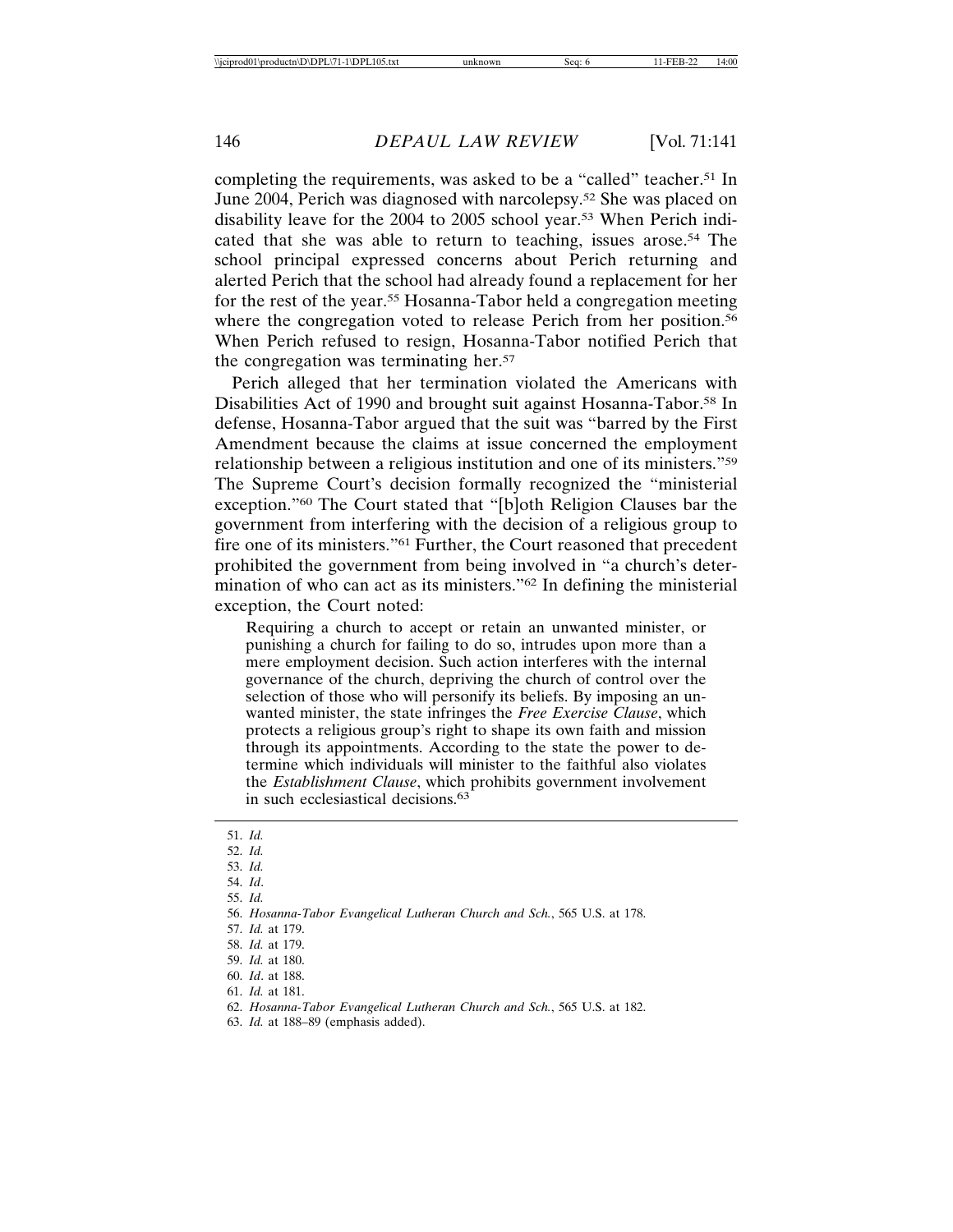Further, the Supreme Court acknowledged that the ministerial exception went beyond the "head of a religious congregation."64 The Court stated that "the formal title given [to] Perich by the Church, the substance reflected in that title, her own use of that title, and the important religious functions she performed for the Church" indicated that Perich was a minister and thus was covered by the "ministerial exception."65 As a result, Hosanna-Tabor could not be liable to Perich for termination based on discrimination.<sup>66</sup>

While the Supreme Court stated that the ministerial exception applied to Perich, it refused to adopt "a rigid formula for deciding when an employee qualifies as a minister."67 However, the court did express an intention to limit the scope of the exception, noting that it only applied to employment discrimination claims and expressing "no view on whether the exception bars other types of suits, including actions by employees alleging breach of contract or tortious conduct by their religious employers."68

#### *D. Post-*Hosanna-Tabor

Because of the Supreme Court's refusal to state a formula for defining a minister, the main question that arose post-*Hosanna-Tabor* was how courts would define the position of minister.<sup>69</sup> The question was resolved in *Our Lady of Guadalupe School v. Morrissey-Berru*. 70 The case combined two employment disputes involving religious schools.71

The first case involved Agnes Morrissey-Berru, a fifth and sixth grade teacher at Our Lady of Guadalupe School, a Roman Catholic primary school.72 Morrissey-Berru taught all subjects, including religion.73 Each year, teachers entered into employment agreements with Our Lady of Guadalupe School.74 These agreements "made clear that teachers were expected to 'model and promote' Catholic 'faith and

<sup>64.</sup> *Id.* at 190.

<sup>65.</sup> *Id.* at 192.

<sup>66.</sup> *Id.* at 196.

<sup>67.</sup> *Id.* at 190.

<sup>68.</sup> *Hosanna-Tabor Evangelical Lutheran Church and Sch.*, 565 U.S. at 196.

<sup>69.</sup> Leslie C. Griffin, *Divining the Scope of the Ministerial Exception*, AM. BAR ASS'N (Jan. 1, 2013), https://www.americanbar.org/groups/crsj/publications/human\_rights\_magazine\_home/ 2013\_vol\_39/january\_2013\_no\_2\_religious\_freedom/divin-

ing\_the\_scope\_of\_the\_ministerial\_exception/.

<sup>70.</sup> *See generally* Our Lady of Guadalupe Sch. v. Morrissey-Berru, 140 S. Ct. 2049 (2020). 71. *Id.* at 2055.

<sup>72.</sup> *Id.* at 2056.

<sup>73.</sup> *Id.*

<sup>74.</sup> *Id.*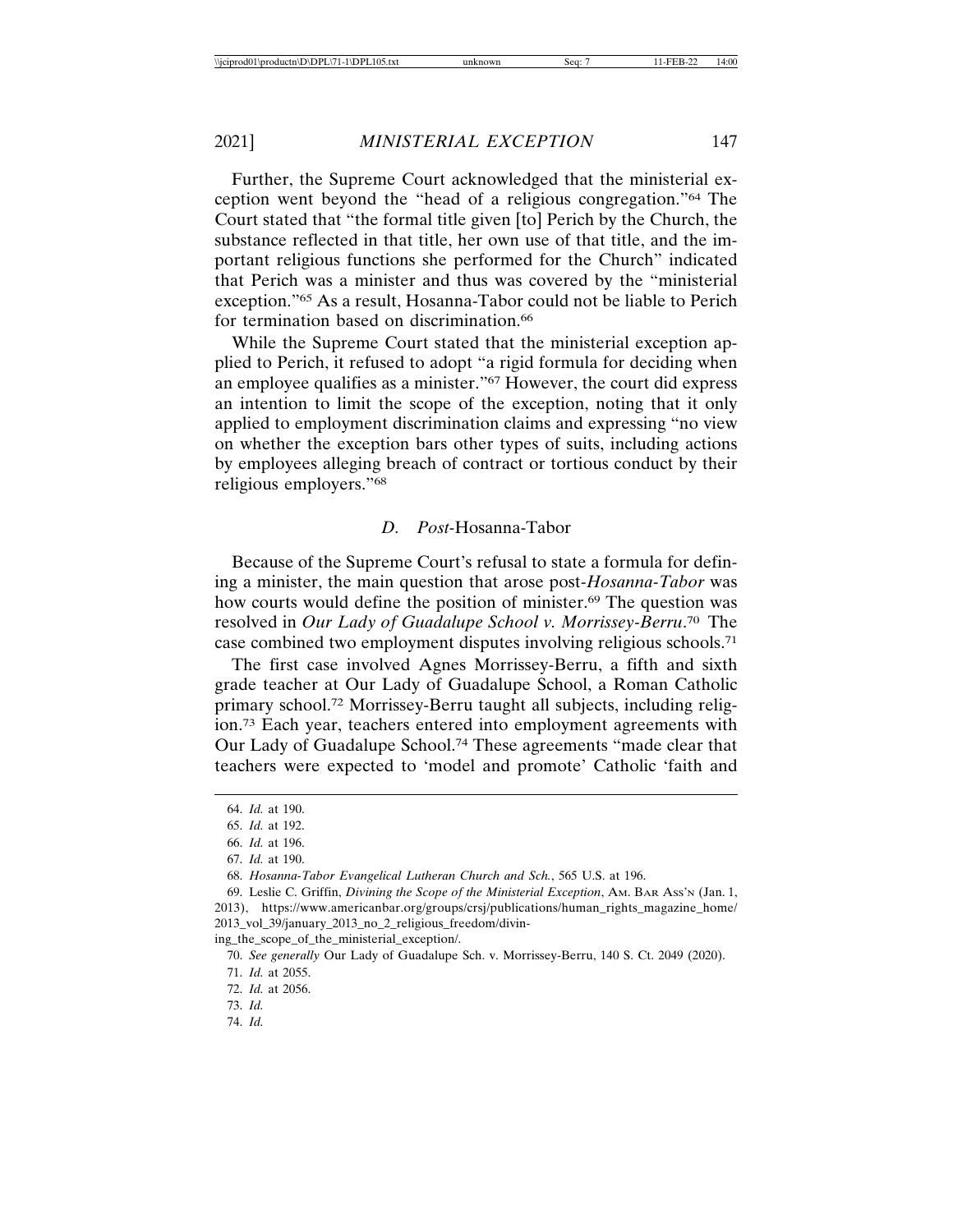morals.'"75 The agreements also stated that teachers could be terminated for failing to adhere to these principles or for conduct that discredits the Roman Catholic Church.76

Morrissey-Berru prepared her students for religious service, prayed with her students, and taught them religious doctrine.<sup>77</sup> During the 2014 school year, the school asked Morrissey-Berru to switch from full-time to part-time; the following year, the school declined to renew her contract.78 Subsequently, Morrissey-Berru sued the school for age discrimination alleging that it wanted to replace her with a younger teacher.79

The second dispute involved Kristen Biel who worked as a teacher at St. James School, a Catholic primary school.80 Biel's employment agreement "required teachers to serve [their] mission; imposed commitments regarding religious instruction, worship, and personal modeling of the faith; and explained that teachers' performance would be reviewed on those bases."81

Biel taught her students religion and the tenets of the Catholic Church.82 After a year at the school, St. James did not renew Biel's contract.83 Biel alleged that her contract was not renewed because she "requested a leave of absence to obtain treatment for breast cancer."84 In response, St. James stated that Biel's contract was not renewed due to poor performance.85

Justice Alito, writing for the majority, opined that the title of minister is not enough to trigger, nor is it a necessary requirement, for the ministerial exception to apply.86 Rather, the main inquiry for a court is: what does the employee do?87 In analyzing this question, the Court concluded that "[w]hen a school with a religious mission entrusts a teacher with the responsibility of education and forming students in the faith, judicial intervention into disputes between the school and the teacher threatens the school's independence in a way that the First

75. *Id.* at 2056. 76. *Our Lady of Guadalupe Sch.,* 140 S. Ct. at 2057. 77. *Id.* 78. *Id.* at 2057–58. 79. *Id.* at 2058. 80. *Id.* 81. *Id.* 82. *Our Lady of Guadalupe Sch.,* 140 S. Ct. at 2059. 83. *Id.* 84. *Id.* 85. *Id.* 86. *Id.* at 2063–64. 87. *Id.* at 2064.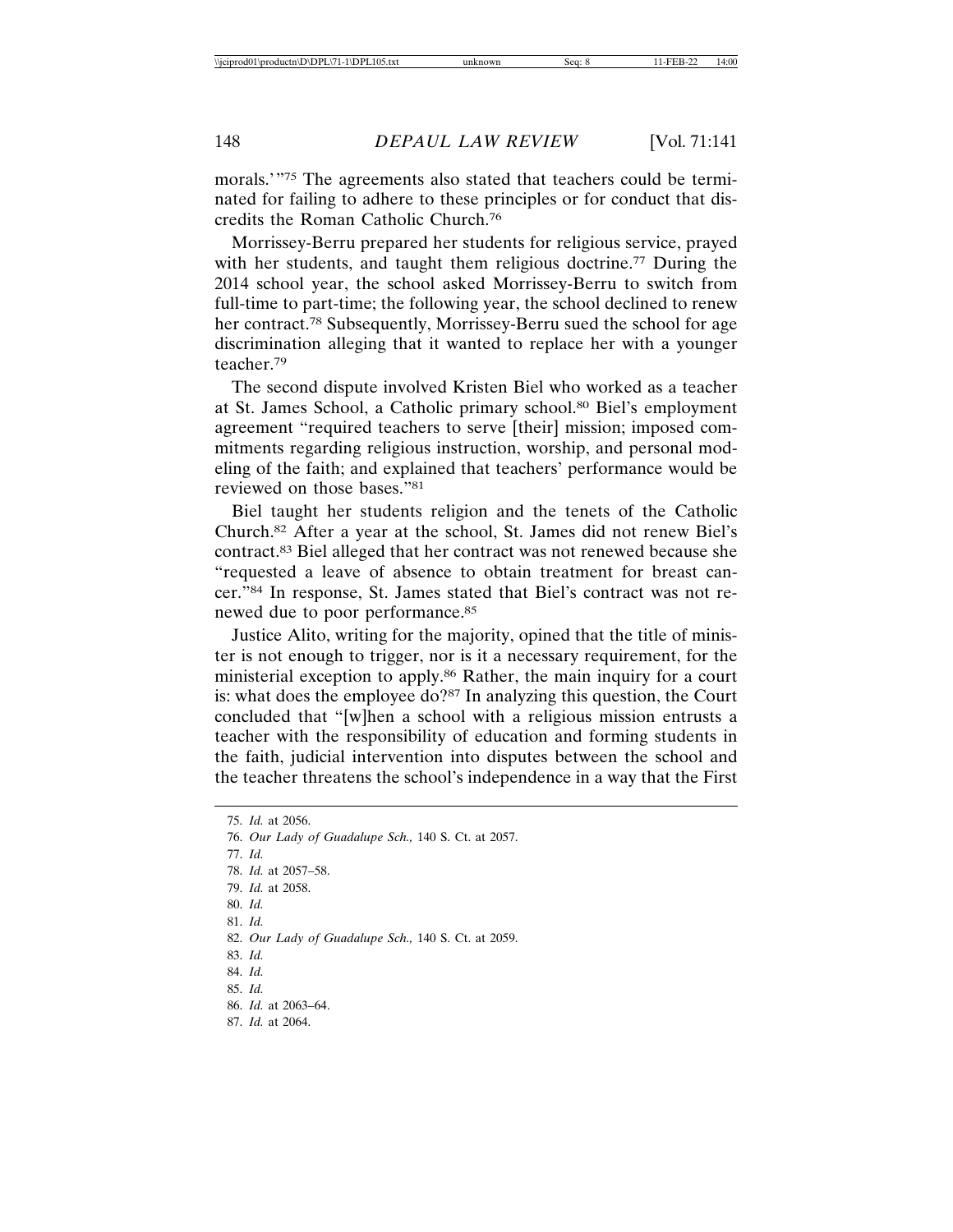Amendment does not allow."88 Thus, because Morrissey-Berru and Biel were entrusted with carrying out the mission of the Catholic Church, educating and praying with their students, and guiding their students in the Catholic faith, both teachers fell within the ministerial exception.89 The fact that they were not given the title "minister" and that they had less formal religious training was not controlling.90 Their responsibilities demonstrated that they were essentially religion teachers.91 However, despite expanding the application of the ministerial exception to teachers, the majority still refused to adopt a rigid formula that courts could use to decide if an employee falls within the exception.92

## *E. Emerging Circuit Split Over the Reach of the Ministerial Exception*

Following *Morrissey-Berru*, courts are left to decide how *Hosanna-Tabor* applies to situations outside of employment discrimination.<sup>93</sup> One issue that courts have grappled with is whether the ministerial exception bars religious institutions from workplace harassment claims, setting up an emerging circuit split.94

## *1. Elvig Leaves the Door Open*

Before the Supreme Court reached its decision in *Hosanna-Tabor*, insulating religious employers from Title VII claims over employment discrimination, circuits dealt with the ministerial exception on their own.

The Ninth Circuit dealt with the issue in *Elvig v. Calvin Presbyterian Church*. 95 The Ninth Circuit's reasoning was based on its earlier decision in *Bollard v. California Province of the Society of Jesus*. 96 *Bollard* involved a man training to become a priest in the Jesuit Order.97 Bollard claimed that his superiors were sending him sexually

<sup>88.</sup> *Our Lady of Guadalupe Sch.,* 140 S. Ct. at 2069.

<sup>89.</sup> *Id.* at 2066.

<sup>90.</sup> *Id.*

<sup>91.</sup> *Id.*

<sup>92.</sup> *Id.* at 2067.

<sup>93.</sup> Hosanna-Tabor Evangelical Lutheran Church and Sch. v. Equal Emp't Opportunity Comm'n, 565 U.S. 171, 196 (2012).

<sup>94.</sup> Jon Steingart, *Bullied Gay Worker Can Sue Catholic Church 7th Circ. Says*, LAw360 (Sept. 1, 2020, 7:01 PM), https://www.law360.com/employment-authority/articles/1306084/bullied-gayworker-can-sue-catholic-church-7th-circ-says.

<sup>95.</sup> Elvig v. Calvin Presbyterian Church, 375 F.3d 951, 953 (9th Cir. 2004).

<sup>96.</sup> *Id.* at 956.

<sup>97.</sup> Bollard v. Cal. Province of the Soc'y of Jesus, 196 F.3d 940, 944 (9th Cir. 1999).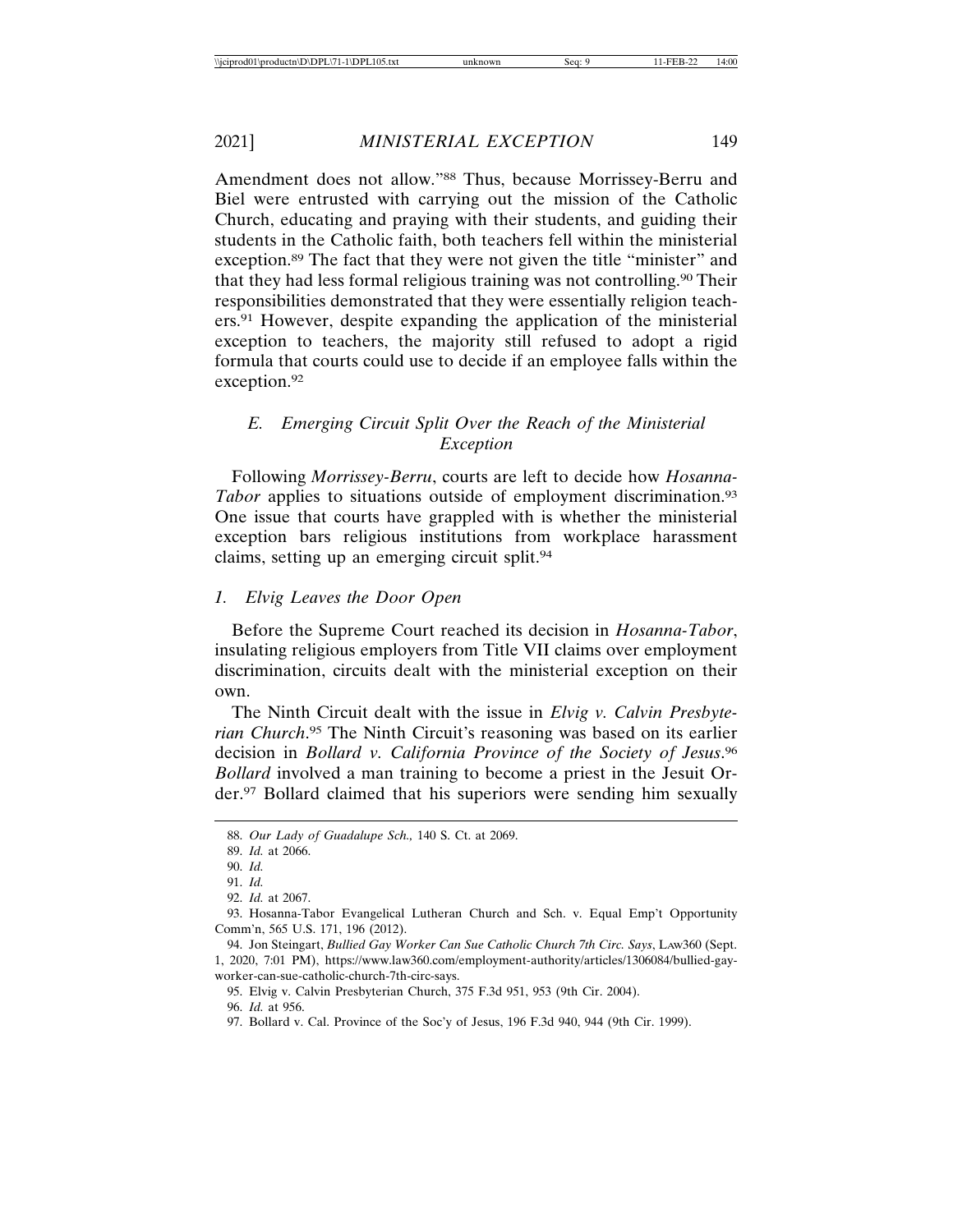explicit messages and texts.98 When Bollard brought suit for sexual harassment, the Jesuits argued that it should be barred under the ministerial exception.99 However, the Ninth Circuit disagreed and concluded that there was neither Free Exercise nor Establishment Clause issues present in the case.100

First, the Ninth Circuit reasoned that the Jesuits did not offer a religious justification for the alleged harassment, thus, their argument did not involve any religious doctrine.101 Therefore, Bollard's claim did not implicate the Free Exercise Clause.102

Second, the Ninth Circuit applied the Supreme Court's *Lemon* Test to analyze whether Bollard's claim implicated the Establishment Clause.103 The *Lemon* Test was formed in an Establishment Clause case, *Lemon v. Kurtzman.*104 The *Lemon Test* has three parts: "[f]irst, the statute must have a secular legislative purpose; second, its principal or primary effect must be one that neither advances nor inhibits religion; finally, the statute must not foster an excessive entanglement with religion."105 The *Lemon* Test prong that *Bollard* implicated was the "excessive government entanglement" prong.106 The *Bollard* court divided entanglement into two types: substantive and procedural.107 Procedural entanglement involves suits between a religious institution and the government.108 Since Bollard's suit only involved "secular inquires," the procedural entanglement was "no greater than that attendant on any other civil suit a private litigant might pursue against a church."109 Thus, the Ninth Circuit concluded that Bollard's suit did not run afoul of the Establishment Clause.110

The decision in *Bollard* was a departure from the original line of thinking regarding the ministerial exception.111 The decision is particularly important because "the original understanding of the ministerial exception was that it provided a safe haven from state regulation

98. *Id.* 99. *Id.* 100. *Id.* 101. *Id.* at 947. 102. *Id.* at 948. 103. *Bollard*, 196 F.3d at 948. 104. *Id*. 105. *Id.* (quoting Lemon v. Kurtzman, 403 U.S. 602, 612–13 (1971) (internal citations and quotations omitted)). 106. *Id.* 107. *Id.* 108. Elvig v. Calvin Presbyterian Church, 375 F.3d 951, 957 (9th Cir. 2004). 109. *Id.*; *Bollard*, 196 F.3d at 950. 110. *Bollard*, 196 F.3d at 150.

111. Coon, *supra* note 30, at 537–38.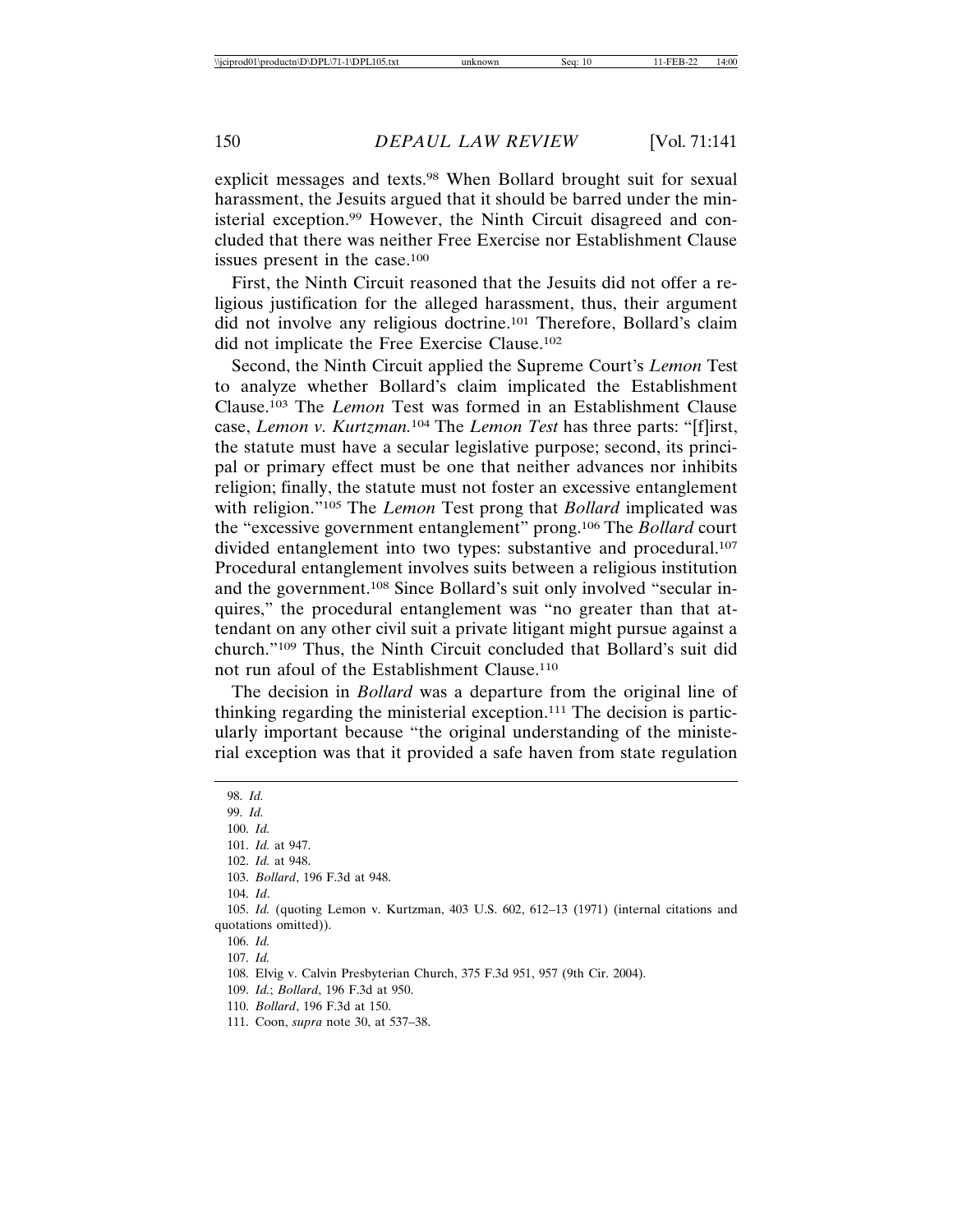for *all* matters involving the relationship between a church and its ministers."112

In *Elvig*, Monica Elvig, an ordained minister, served as an Associate Pastor at Calvin Presbyterian Church.<sup>113</sup> After taking her position, the Church's pastor began sexually harassing and intimidating Elvig, creating a hostile work environment.114 She subsequently informed the Church of the harassment; however, the Church took no action to address the issue.115 Instead, the Church's pastor retaliated against Elvig by verbally abusing her and taking away her duties.116 Elvig then filed a charge of discrimination with the EEOC and the Church voted to terminate her shortly after.117 Elvig proceeded to file another charge of sexual harassment, as well as hostile work environment and unlawful retaliation.118

In *Elvig*, the Ninth Circuit continued its line of thinking from *Bollard*. <sup>119</sup> *Elvig* states that sexual harassment is not a protected employment decision.120 Thus, Elvig's harassment claim could proceed without triggering the ministerial exception.<sup>121</sup> The harassment aspect of Elvig's claim would only require a secular inquiry, not an inquiry into the Church's religious doctrine.122 However, since Elvig alleged tangible employment decisions which are protected by the ministerial exception, such as her suspension and subsequent termination, her claim also implicated the First Amendment.123 Thus, the harassment aspect of her claim had to be separated from the tangible employment decision aspect.124 In justifying this separation, the Ninth Circuit clearly articulated why the ministerial exception should not apply to Title VII harassment claims:

If we were to ignore *Bollard* and adopt a rule that the First Amendment bars Elvig from even stating a Title VII claim—out of speculation that that the affirmative defense *might* somehow involve some doctrinal component—we would be affording blanket First Amend-

112. *Id.* at 538. 113. *Elvig*, 375 F.3d at 953. 114. *Id.* 115. *Id*. at 953–54. 116. *Id.* at 954. 117. *Id.* at 954. 118. *Id.* 119. *See Elvig*, 375 F.3d at 955–56. 120. *Id.* at 962. 121. *Id.* 122. *Id.* at 959. 123. *Id.* at 961–62. 124. *Id.* at 964.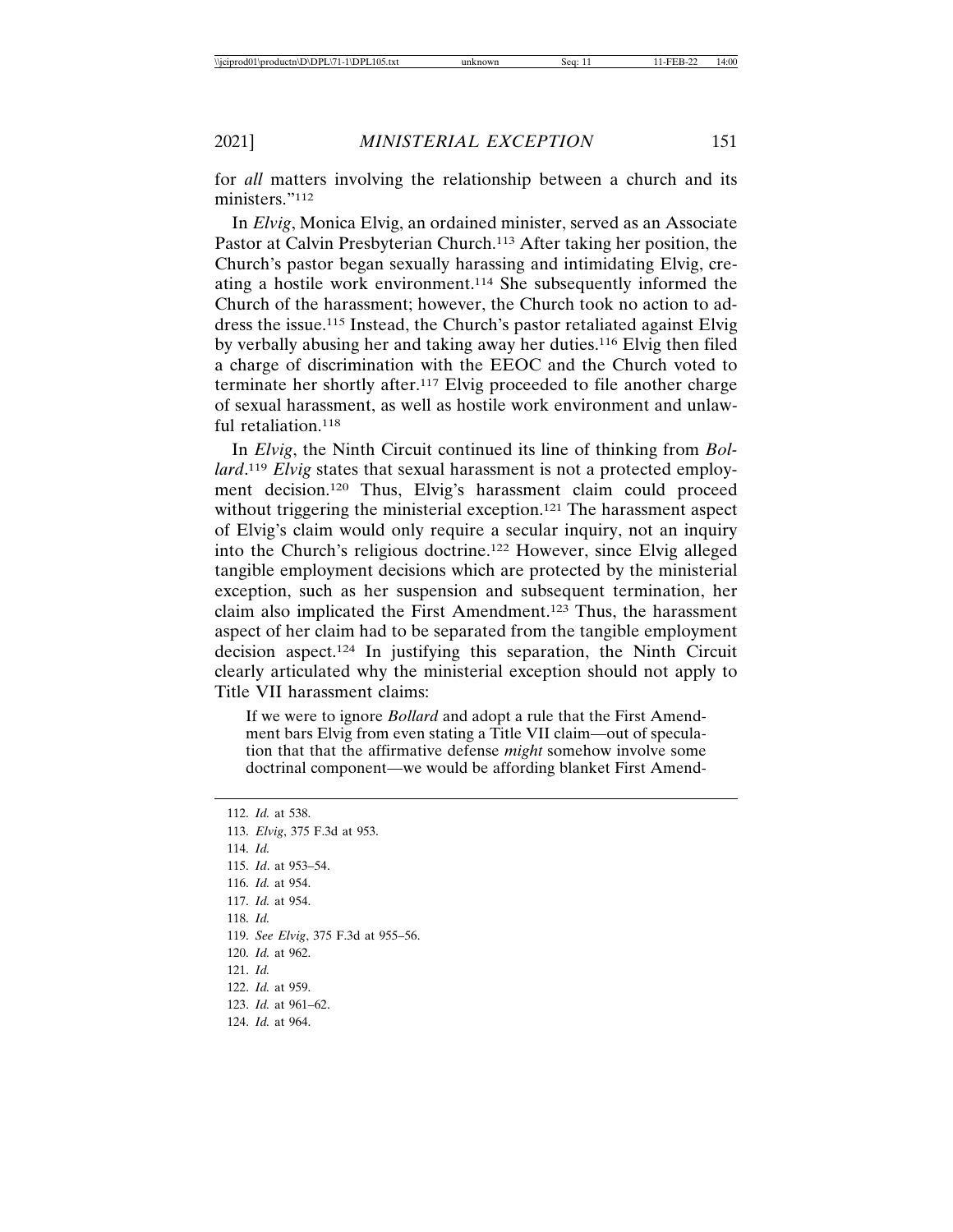ment protection to churches that unreasonably fail to address clear instances of sexual harassment.125

However, despite the Ninth Circuit's willingness to allow Elvig's harassment claim to move forward, the court created a concerning loophole which would allow religious organizations to invoke doctrinal defenses to harassment claims. The court noted that if a hostile work environment claim or workplace harassment claim is brought against a religious institution, the religious institution can invoke the ministerial exception and argue that the alleged harassment is in fact a part of the Church's doctrine.126 While Calvin Presbyterian Church did not allege that the harassment was justified based on their religious beliefs, the loophole nevertheless opened the door for other religious institutions to use this defense.127 Thus, there may be room for the ministerial exception in harassment cases but the Ninth Circuit did not "interpret it as a complete barrier to claims" by ministerial employees.128

## *2. The Tenth Circuit Splits from the Ninth Circuit*

In 2010, the Tenth Circuit addressed a case similar to *Elvig* in *Skrzypczak v. Roman Catholic Diocese.*129 In that case, Monica Skrzypczak worked as the director of the Department of Religious Formation for the Roman Catholic Diocese of Tulsa.130 Although Skrzypczak received positive performance reviews during her time at the Diocese, she was terminated from her position after eleven years.131 Skrzypczak sued, bringing claims under Title VII for gender and age discrimination and hostile work environment.132 The Diocese responded by invoking the ministerial exception.133

The Tenth Circuit found that Skrzypczak was a minister because some of her duties, despite being purely administrative, furthered the core mission of the Diocese.134 Skrzypczak argued that her claims of

<sup>125.</sup> *Elvig*, 375 F.3d at 964.

<sup>126.</sup> *See id.* at 963.

<sup>127.</sup> *Id.*

<sup>128.</sup> Marci A. Hamilton, *The Time Has Come for the Supreme Court to Carefully Examine the "Ministerial Exception," Which Allows Religious Employers to Discriminate in Hiring*, FINDLAW (July 22, 2010), https://supreme.findlaw.com/legal-commentary/the-time-has-come-for-the-supreme-court-to-carefully-examine-the-ministerial-exception-which-allows-religious-employersto-discriminate-in-hiring.html.

<sup>129.</sup> Skrzypczak v. Roman Catholic Diocese, 611 F.3d 1238, 1244 (10th Cir. 2010).

<sup>130.</sup> *Id.* at 1240.

<sup>131.</sup> *Id.* at 1240–41.

<sup>132.</sup> *Id.* at 1241.

<sup>133.</sup> *Id.*

<sup>134.</sup> *Id.* at 1243.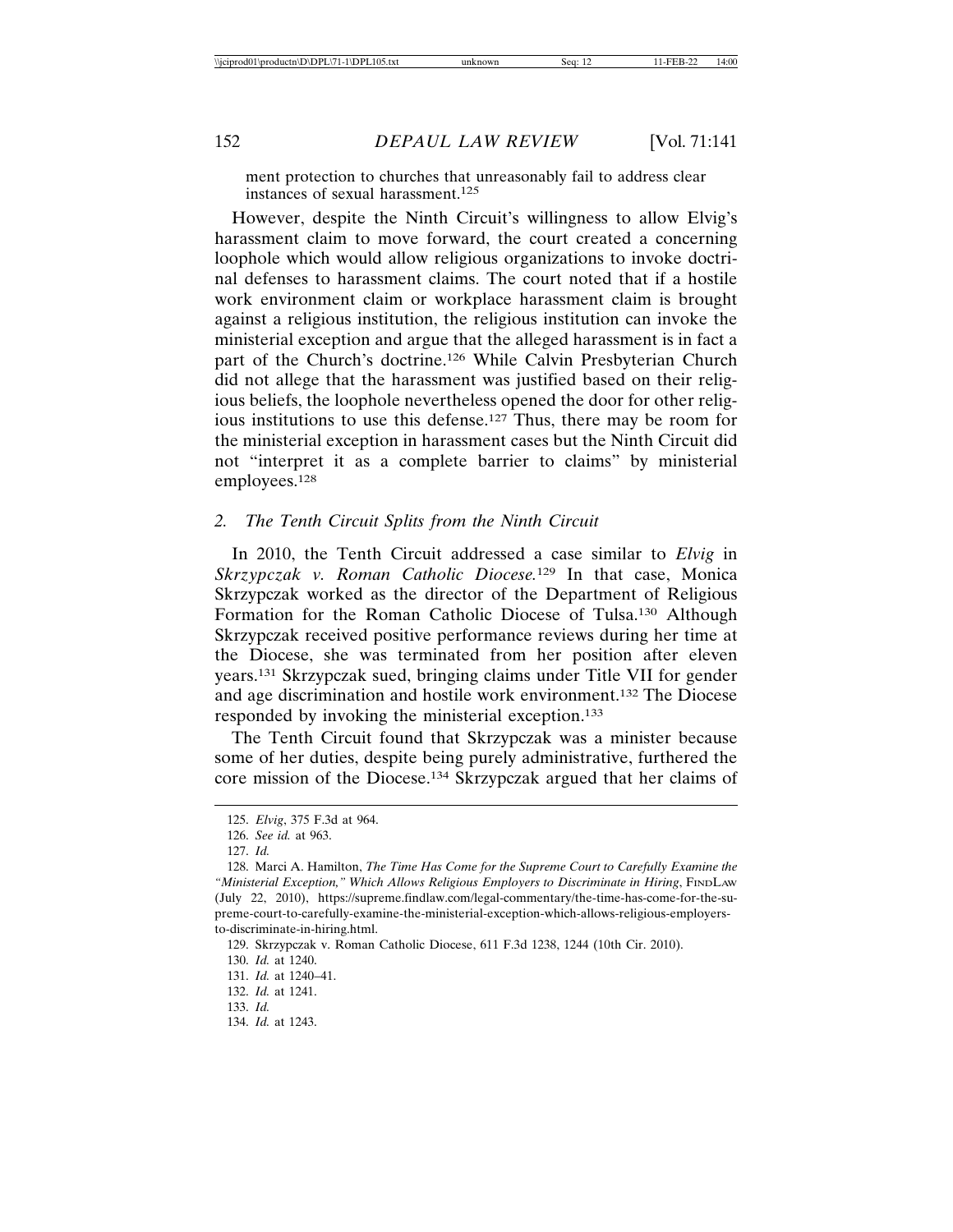hostile work environment and intentional infliction of emotional distress were not protected by the ministerial exception because they did not involve employment discrimination.135 The Tenth Circuit rejected this argument, stating that allowing this kind of claim would "involve gross substantive and procedural entanglement with the Church's core functions, its polity, and its autonomy."136 The Tenth Circuit then announced that hostile work environment claims are barred by the ministerial exception.137 Thus, the Tenth Circuit declined to follow the Ninth Circuit's decision.138

## *3. The Seventh Circuit Joins the Split*

The Seventh Circuit joined the fray over whether workplace harassment claims are barred by the ministerial exception with its decision in *Demkovich*. 139 Sandor Demkovich was the music director at St. Andrew the Apostle Church.140 He was fired after two years of employment.141 Demkovich was gay and had been with his partner for over a decade.142 Demkovich was also overweight and suffered from diabetes and metabolic syndrome.143 At the time of his hiring, the Church was aware of his sexual orientation and health.144 Reverend Dada, Demkovich's supervisor, subjected Demkovich to hostile comments about his sexual orientation and repeatedly harassed him about his weight and medical issues.<sup>145</sup> After Demkovich married his partner, Reverend Dada demanded his resignation, which Demkovich refused, resulting in his termination.146 Demkovich sued St. Andrew the Apostle Parish on hostile work environment claims.147

In its original decision, the Seventh Circuit addressed whether some types of claims are exempt from the ministerial exception and thus permissible under the First Amendment.148 The Seventh Circuit took the position that the ministerial exception ensures that religious orga-

141. *Id.*

142. *Id.*

144. *Id.*

146. *Demkovich*, 973 F.3d at 721.

148. *Id.* at 724.

<sup>135.</sup> *Skrzypczak,* 611 F.3d at 1244.

<sup>136.</sup> *Id.* at 1245 (quoting Elvig v. Calvin Presbyterian Church, 375 F.3d 951, 976 (9th Cir. 2004) (Trott, J., dissenting)).

<sup>137.</sup> *Id.* at 1246.

<sup>138.</sup> *Id.* at 1245.

<sup>139.</sup> Demkovich v. St. Andrew the Apostle Par., 973 F.3d 718, 736 (7th Cir. 2020), *reh'g en banc granted, opinion vacated* (Dec. 9, 2020), *on reh'g en banc*, 3 F.4th 968 (7th Cir. 2021). 140. *Demkovich*, 973 F.3d at 721.

<sup>143.</sup> *Id.*

<sup>145.</sup> *Id.* at 721.

<sup>147.</sup> *Id.* at 723.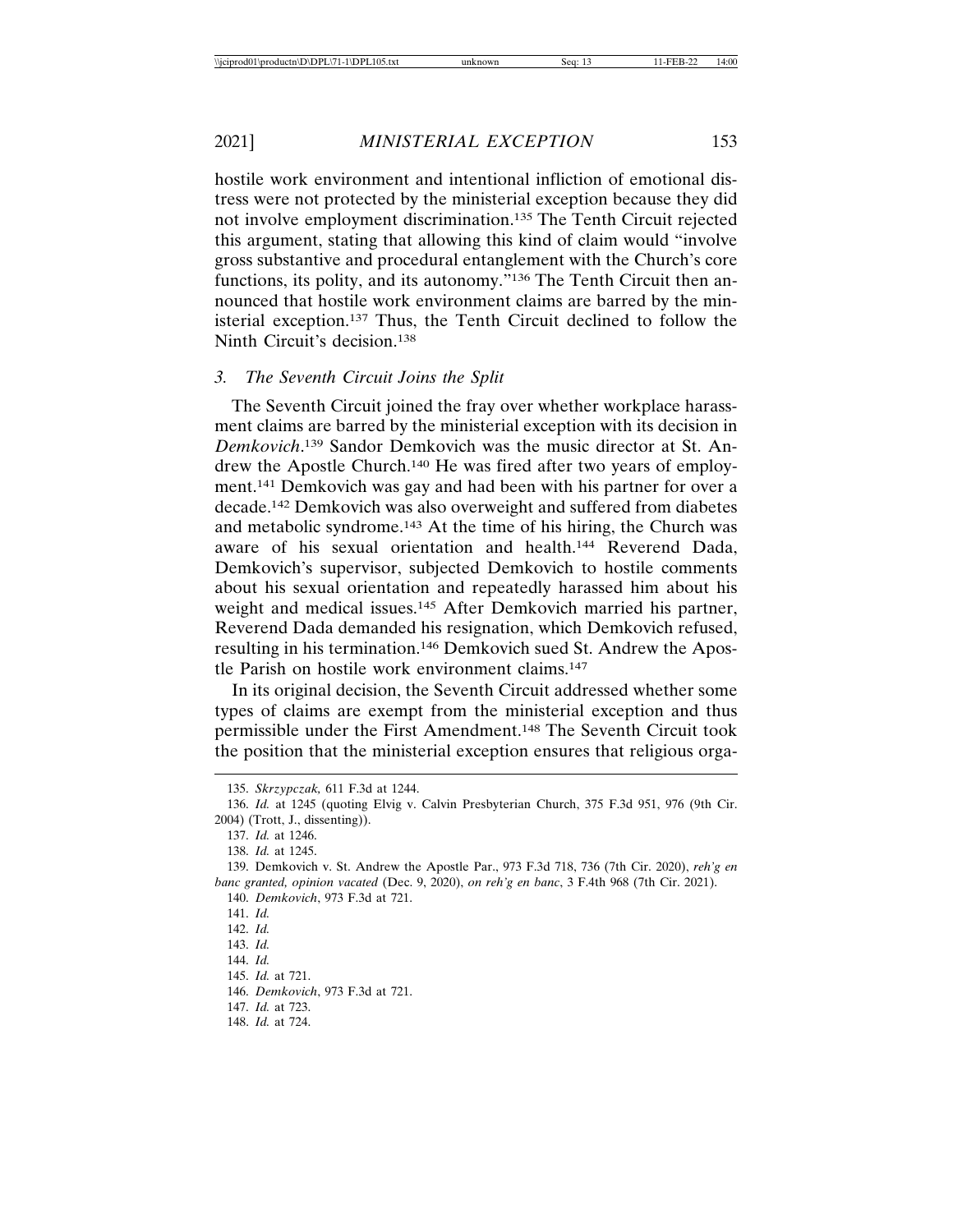nizations can "select and control" who their ministers are; therefore, the exception applies to all employment actions surrounding hiring, firing, promoting, retiring, and transferring decisions.149 In the Seventh Circuit's view, hostile work environment claims can be separated from claims about "select[ion] and control."150 The Seventh Circuit concluded that under *Hosanna-Tabor*, "[s]upervisors within religious organizations have no constitutionally protected individual rights . . . to abuse those employees they manage, whether or not they are motivated by their personal religious beliefs."151

However, the Seventh Circuit vacated its opinion on December 9, 2020, and granted a rehearing en banc.152 The case was reargued on February 9, 2021, and was eventually decided on July 9, 2021.<sup>153</sup> Upon the rehearing en banc, the Seventh Circuit reversed its original decision and held that the ministerial exception barred Demkovich's hostile work environment claims.154 The Seventh Circuit stated that "precluding hostile work environment claims arising from ministeron-minister harassment also fits within the doctrinal framework of the ministerial exception."155 In the Seventh Circuit's opinion, the point of the ministerial exception is to prevent litigation from deciding "where a minister's supervisory power over another minister ends and where employment discrimination law begins."<sup>156</sup> If Demkovich was allowed to sue his employer, the court would interfere with the Free Exercise Clause, because the court would be "probing the ministerial work environment."<sup>157</sup> This would run afoul of the Free Exercise Clause because the Clause "protects a religious group's right to shape its own faith and mission."158

The Seventh Circuit also said that adjudicating hostile work environment claims by ministers would violate the Establishment Clause.159 Further, the Seventh Circuit stated that the courts would become too entangled in the relationship between ministers if hostile

157. *Id.* at 980.

158. *Id.* (quoting Hosanna-Tabor v. Equal Emp't Opportunity Comm'n, 565 U.S. 171, 188 (2012)).

159. *Demkovich*, 3. F.4th at 980.

<sup>149.</sup> *Id.* at 727.

<sup>150.</sup> *Id.*

<sup>151.</sup> *Id.* at 730.

<sup>152.</sup> Daniel Wiessner, *In Brief: Full 7th Circuit will review scope of Title VII religious exemption*, REUTERS (Dec. 9, 2020, 5:10 PM), https://www.reuters.com/article/employment-religious/inbrief-full-7th-circuit-will-review-scope-of-title-vii-religious-exemption-idUSL1N2IP3CW.

<sup>153.</sup> Demkovich v. St. Andrew the Apostle Par., 3. F.4th 968, 973 (7th Cir. 2021).

<sup>154.</sup> *Id*. at 985.

<sup>155.</sup> *Id.* at 979.

<sup>156.</sup> *Id.*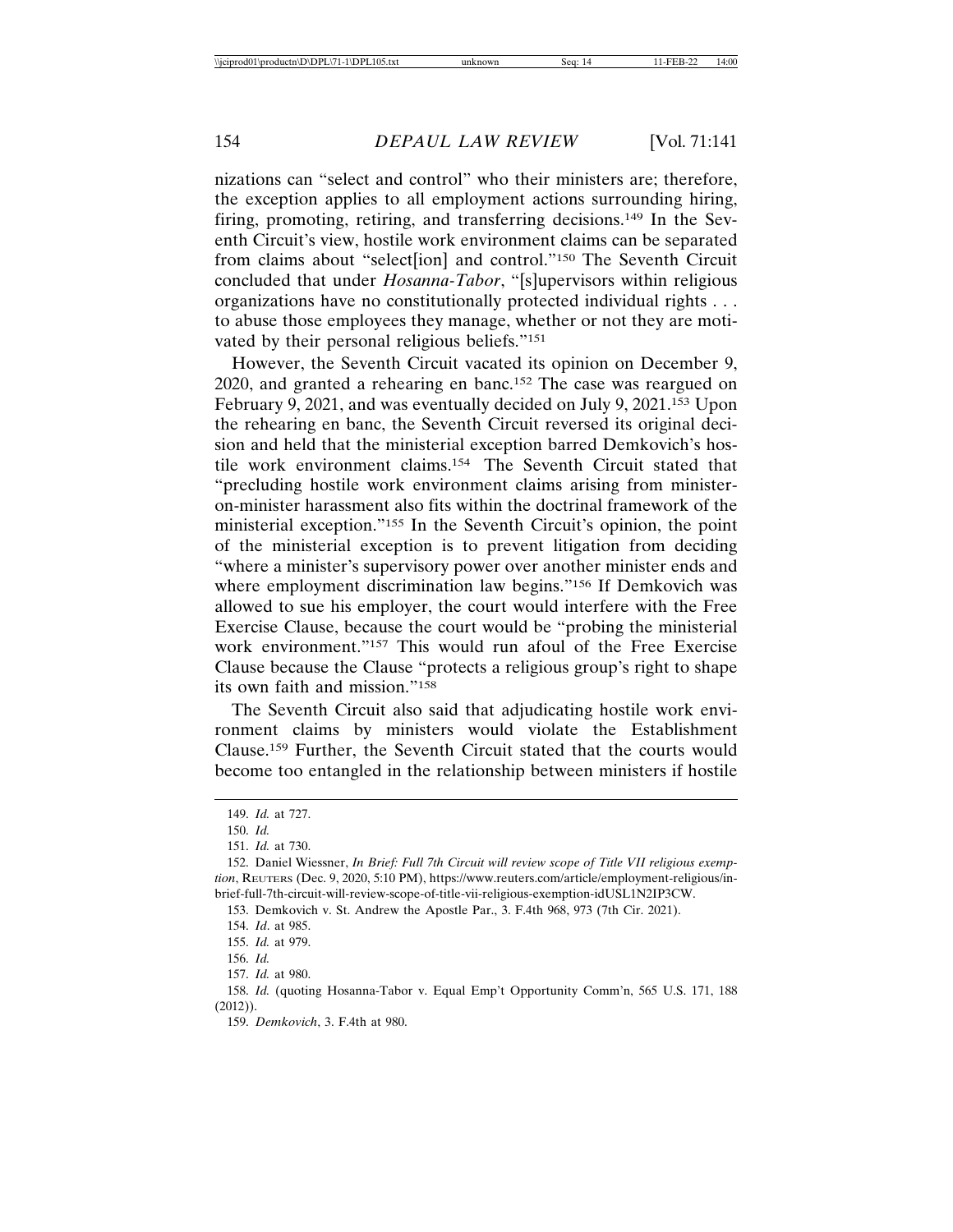work environment claims were allowed.160 Therefore, the Seventh Circuit reversed its prior decision and held that "adjudicating a minister's hostile work environment claims based on interactions between ministers would undermine this constitutionally protected relationship."161

The Supreme Court's decision in *Morrissey-Berru* expanded the scope of the ministerial exception in relation to employment discrimination claims.162 While there were differing opinions on whether the Court reached the right outcome, not all were surprised by it.163 Most courts have generally resisted deciding ecclesiastical questions for churches.164 While churches are not exempt from federal employment discrimination laws brought by their non-ministerial employees, the decision in *Morrisey-Berru* allowed for an expansion of employees who can be considered ministers for the purpose of the ministerial exception.165 Since *Morrisey-Berru*, the Supreme Court has been silent on other ministerial exception issues, leaving the lower courts to interpret how far to extend the exception.

## III. ANALYSIS OF THE CIRCUIT COURT DECISIONS

This Part analyzes the circuit court decisions surrounding the ministerial exception and workplace harassment claims. Part III argues that the Tenth Circuit's decision in *Skrzypczak* is incorrect and should be disregarded moving forward. Further, this Part explains why the Ninth Circuit's decision in *Elvig* was correct, albeit confusing. Finally, this Part examines the Seventh Circuit's original decision in *Demkovich*, before it was vacated, and argues that courts should follow this line of reasoning moving forward.

## *A. The Tenth Circuit Got It Wrong*

The first instinct of any court is to not involve itself in matters regarding religion.166 This notion was reflected by the Tenth Circuit's

<sup>160.</sup> *Id.* at 981.

<sup>161.</sup> *Id.* at 985.

<sup>162.</sup> Thomas Johnson II & Tanya Warnke, *The U.S. Supreme Court Expands the Ministerial Exception,* JDSUPRA (July 15, 2020), https://www.jdsupra.com/legalnews/the-u-s-supremecourt-expands-the-96963/#:~:text=ON%20July%208%2C%202020%2C%20in,avoid%20federal %20anti%2Ddiscrimination%20laws.

<sup>163.</sup> *See* Ira C. Lupu & Robert W. Tuttle, *The Mystery of Unanimity in* Hosanna-Tabor Evangelical Lutheran Church & School v. EEOC, 20 LEWIS & CLARK L. REV. 1265, 1267–68 (2017). 164. *Id*. at 1291.

<sup>165.</sup> *See* Waters, *supra* note 2, at 58, 76–77; Johnson & Warnke, *supra* note 162.

<sup>166.</sup> Coon, *supra* note 30, at 483–84.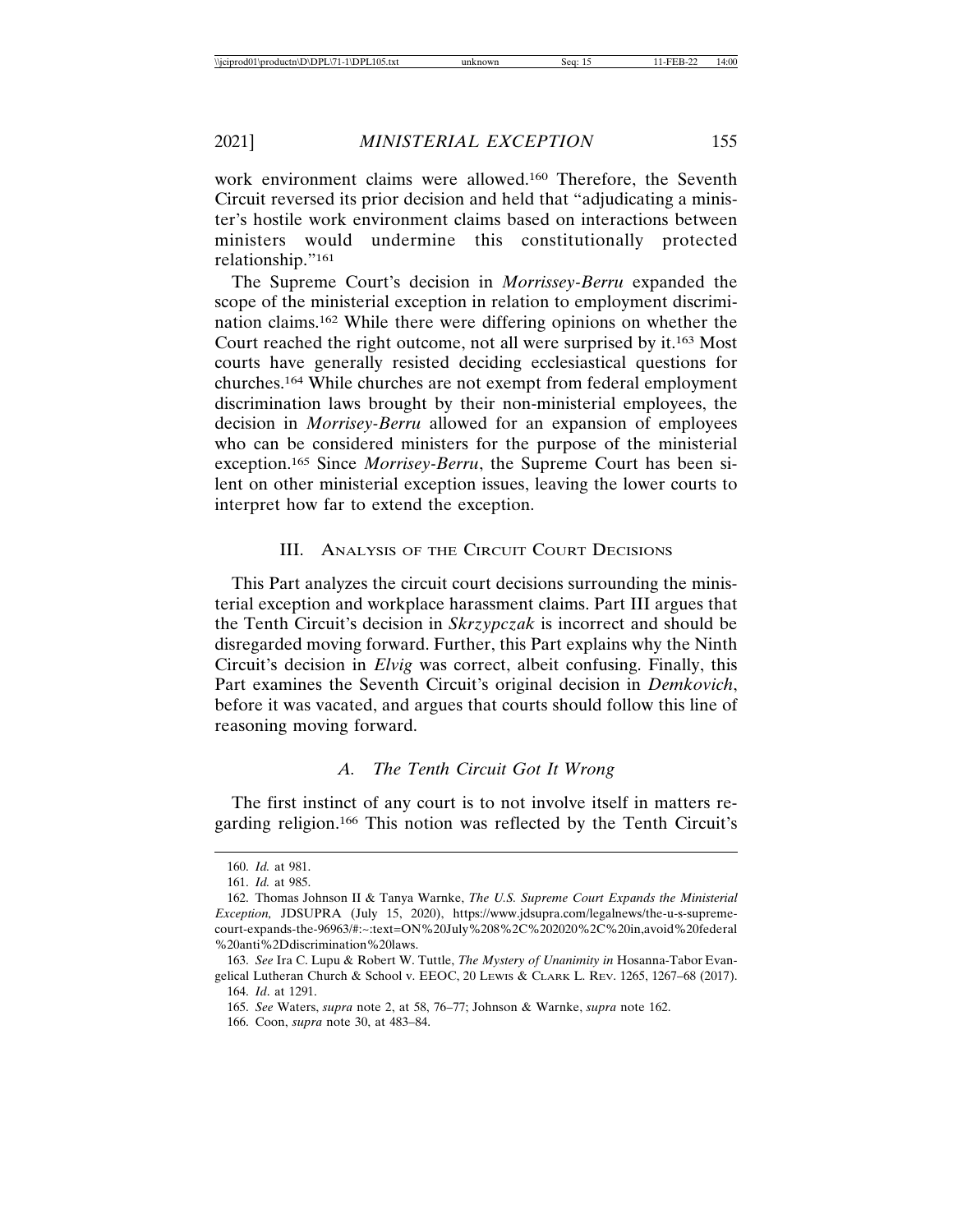decision in *Skrzypczak*. 167 In *Skrzypczak*, the Tenth Circuit categorically refused to allow ministerial employees to file any Title VII claims against their religious employer.168 To the Tenth Circuit, the risk of procedural and substantive entanglement with the "Church's core functions" if a hostile work environment claim were allowed to proceed was too great.169 The Tenth Circuit harshly criticized the Ninth Circuit's decision in *Elvig*, calling it an "arbitrary and confusing application" of the ministerial exception.170 Admittedly, the decision in *Elvig*, while correct, was confusing and complicated.171 However, with the original decision in *Demkovich*, concerns about a confusing application of the ministerial exception should be placated.172

The Tenth Circuit did not thoroughly analyze why the ministerial exception should apply to workplace harassment claims.173 Stating that excessive entanglement will occur if courts allow workplace harassment claims to proceed, without demonstrating what that entanglement would be, renders its argument invalid.174 While it may not be the easiest or the most comfortable decision to make, courts must be able to look at these cases as if the supervisor is not a part of the religious institution and the case does not involve any trace of religion.175 As demonstrated by the Seventh Circuit, it is possible to separate the unlawful activity of workplace harassment from the religion itself.176

By separating hostile work environment and workplace harassment from tangible employment actions that implicate religious doctrine, Free Exercise and Establishment Clause issues can be avoided. If the claims cannot be separated, courts can simply handle those claims as they arise.177 The Seventh Circuit in the original *Demkovich* decision

173. *See* Skrzypczak v. Roman Catholic Diocese, 611 F.3d 1238, 1246 (10th Cir. 2010). 174. *Id.* at 1245.

175. *See* Ira C. Lupu & Roger W. Tuttle, *Courts, Clergy and Congregations: Disputes Between Religious Institutions and Their Leaders*, 7 GEO. J.L. & PUB. POL'Y 119, 157 (2009) ("If both act and injury can be separated from the religious body's evaluative process, then and only to that extent, the defamation claim should be justiciable.").

176. *Demkovich*, 973 F.3d at 734–35.

177. *Id.* at 735 ("We believe that risk can be managed by avoiding substantive decisions on issues of religious doctrine or belief and by balancing First Amendment rights with the em-

<sup>167.</sup> Skrzypczak v. Roman Catholic Diocese, 611 F.3d 1238, 1245 (10th Cir. 2010).

<sup>168.</sup> *Id.* at 1246.

<sup>169.</sup> *Id.* at 1245.

<sup>170.</sup> *Id.*

<sup>171.</sup> *Id.* at 1244–45.

<sup>172.</sup> *Compare* Demkovich v. St. Andrew the Apostle Par., 973 F.3d 718, 738 (7th. Cir. 2020), *reh'g en banc granted, opinion vacated* (Dec. 9, 2020), *on reh'g en banc*, 3 F.4th 968 (7th Cir. 2021), *with* Elvig v. Calvin Presbyterian Church 375 F.3d 951, 961 (9th Cir. 2004).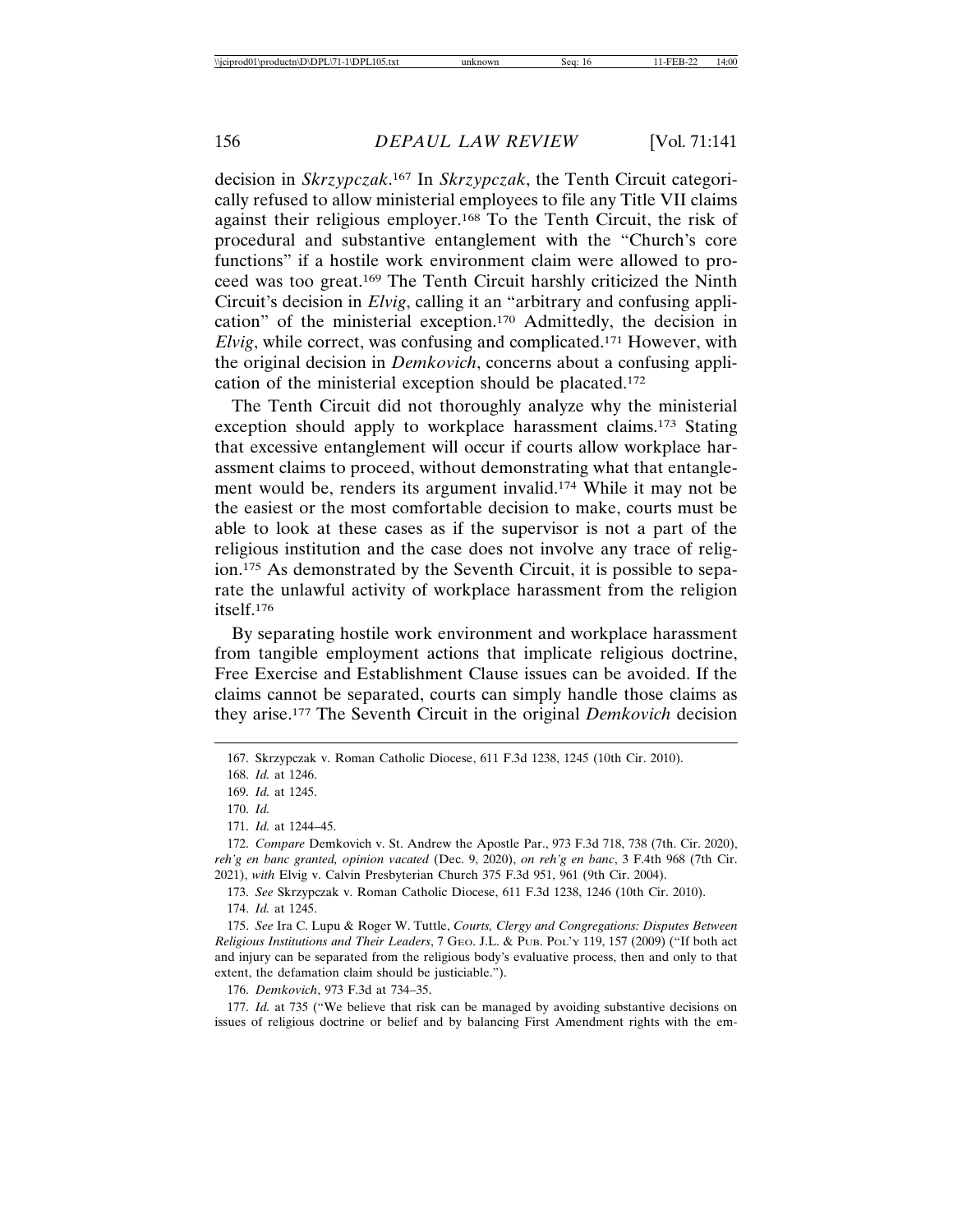demonstrated the way that courts should handle a workplace harassment claim against a religious employer.178

It is alarming that the Ninth Circuit's holdings in *Bollard* and *Elvig* give religious institutions the option to argue that harassment is a part of their doctrine, thus bringing the harassment within the purview of the ministerial exception.179 However, there is no evidence suggesting that this tactic will prevail.180 The Seventh Circuit originally demonstrated this through the dismissal of the defense's claim that the harassment Demkovich experienced was motivated by Catholic doctrine.181 If churches do invoke this defense, then courts will encounter a First Amendment issue because previous Supreme Court decisions have held that it is improper for courts to question the "truthfulness or validity of religious beliefs."182 Therefore, a court will not be able to reject an argument by a religious institution that harassment is a part of its religious doctrine if the religious institution sincerely believes it is a part of its doctrine.

The best way to prevent this is to preclude religious institutions from claiming harassment is a part of their religious doctrine. Preventing ministerial employees from filing federal claims against their religious employers signals that their employers are above the law and demonstrates that the government is not willing to support ministerial employees.183 As Professor Robin West puts it, one would think that "because of their institutional role as moral leaders in civil society, [religious employers] should abide by public and private obligations of fairness."184

## *B. Harassment as a Religious Doctrine?*

The Ninth Circuit correctly concluded in *Elvig* that Title VII harassment claims against religious institutions should move forward so long

ployee's rights and the government's interest in regulating employment discrimination. We trust that district courts will manage these issues in their sound discretion.").

<sup>178.</sup> *Id.*

<sup>179.</sup> Elvig v. Calvin Presbyterian Church, 375 F.3d 951, 963 (9th Cir. 2004).

<sup>180.</sup> *Demkovich,* 973 F.3d at 734–35.

<sup>181.</sup> *Elvig*, 375 F.3d at 963; *Demkovich*, 973 F.3d at 734–35.

<sup>182.</sup> DeMarco v. Holy Cross High Sch., 4 F.3d 166, 170 (2d Cir. 1993) (citing Emp't Div., Dep't of Human Res. v. Smith, 494 U.S. 872, 886–87 (1990)).

<sup>183.</sup> *See generally* Ira C. Lupu & Robert W. Tuttle, *#MeToo Meets the Ministerial Exception: Sexual Harassment Claims by Clergy and the First Amendment's Religion Clauses*, 25 WM. & MARY J. RACE, GENDER & SOC. JUST. 249 (2019) ("The sexual harassment carve-out from the ministerial exception has at its base the principle that religious entities, like all other employers, must protect their employees from certain kinds of indignity and disrespect."). *Id.* at 300.

<sup>184.</sup> Robin West, *Freedom of the Church and our Endangered Civil Rights: Exiting the Social Contract*, SCHOLARSHIP AT GEO. 1, 4 (2015).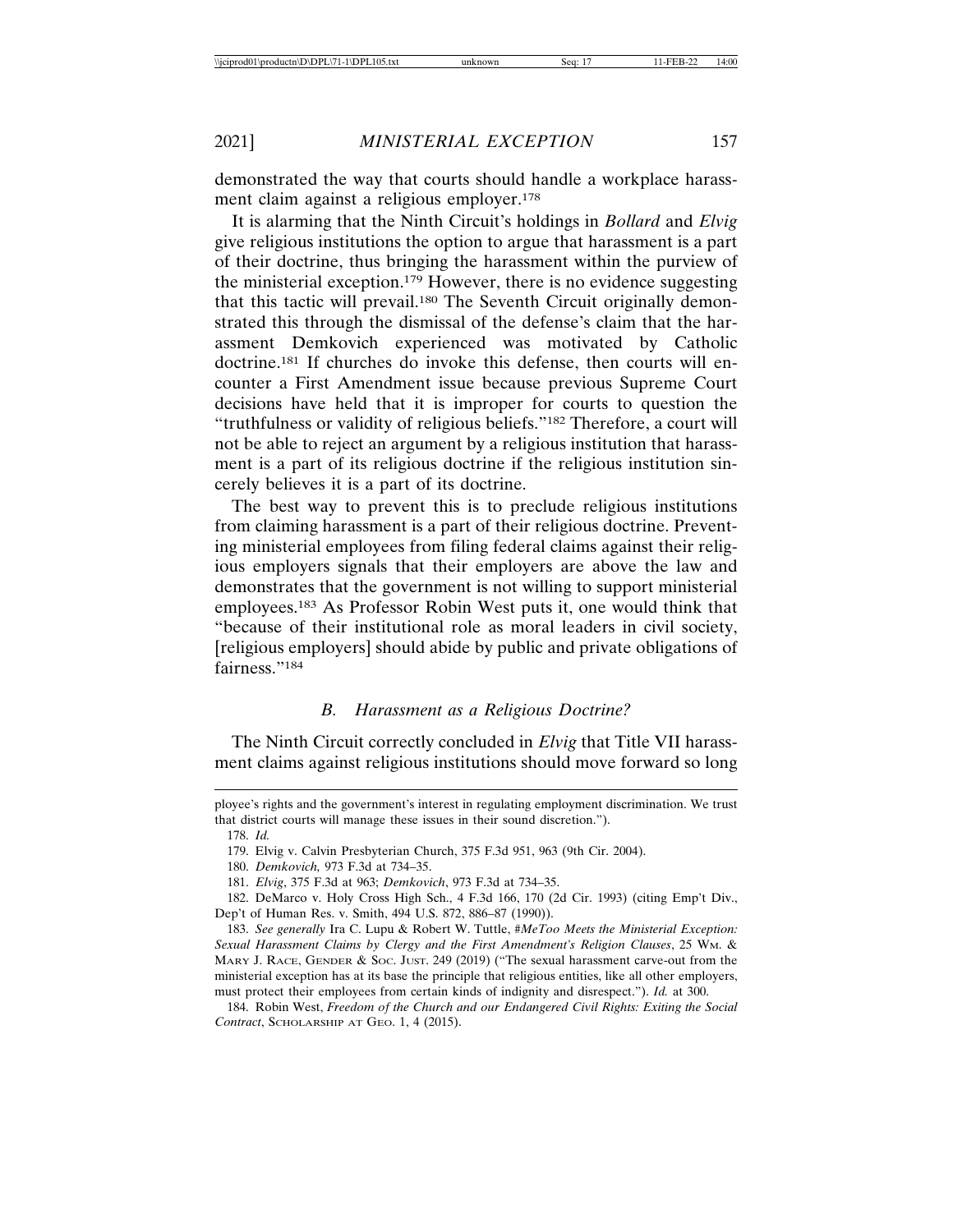as they do not implicate protected ministerial decisions.185 The ministerial exception was created to protect religious organizations from "constitutionally impermissible interference by the government."186 However, Congress has a "fully applicable command 'to protect employees from sex discrimination—even employees of religious organizations.'"187 By separating the harassment from tangible employment decisions, the Ninth Circuit struck the right balance between the First Amendment rights of religious institutions and the rights of employees to recover against their employer.188 In fact, tangible employment decisions will not be involved at all in the inquiry because the only focus will be on a minister's decision to harass an employee.189 By limiting the focus of the inquiry to harassment, religious institutions are given sufficient protection from the government intruding into their religious practices and decisions.190 Thus, the Ninth Circuit's decision was the correct move forward because it protects religious employees' right to recover for harassment while maintaining separation between church and state.191

While the final decision by the Ninth Circuit in *Elvig* is correct, its most controversial aspect was the court's view that religious institutions can assert that harassment is a part of their religious teaching.192 Professor Caroline Corbin presents an interesting argument to refute this position.193 Professor Corbin argues that when religious organizations discriminate based on their religious doctrine, religious questions are not implicated.194 This is because the religious institutions will have already articulated their religious doctrine when they present their defense.195 Thus, Title VII cases can proceed while "deferring

<sup>185.</sup> *Elvig*, 375 F.3d at 969.

<sup>186.</sup> Bollard v. Cal. Province of the Soc'y of Jesus, 196 F.3d 940, 945 (9th Cir. 1999).

<sup>187.</sup> *Elvig*, 375 F.3d at 956 (quoting *Bollard*, 196 F.3d at 944).

<sup>188.</sup> *Id.* at 960.

<sup>189.</sup> *Id.* at 963.

<sup>190.</sup> *Id.*

<sup>191.</sup> *Id.* at 969.

<sup>192.</sup> Lupu & Tuttle, *supra* note 183, at 278; *Elvig*, 375 F.3d at 963.

<sup>193.</sup> Caroline Mala Corbin, *Above the Law? The Constitutionality of the Ministerial Exemption from Antidiscrimination Law*, 75 FORDHAM L. REV. 1965, 2014 (2007).

<sup>194.</sup> *Id.*

<sup>195.</sup> *Id.* Professor Corbin further explained this theory as follows:

If the risk posed by a Title VII claim is that judging whether an employment decision was based on race or sex rather than true qualifications will require a court to determine a religious organization's tenets and who best embodies them, that risk disappears where the religious organization admits that sex or race played a role. For example, if a religious organization states that according to its tenets, married men are the head of household and therefore are paid more than married women, it has conceded discrimination.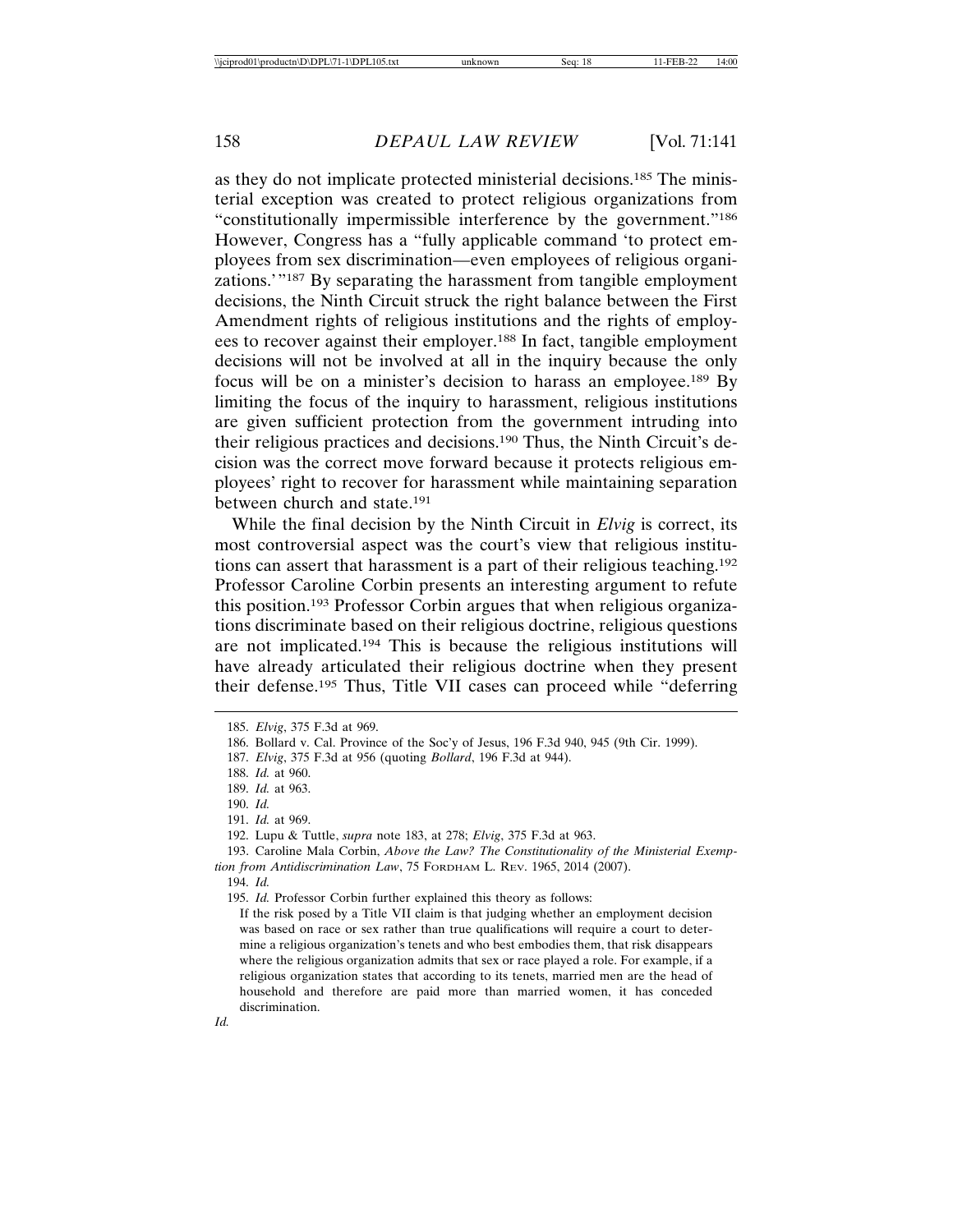completely to the religious organization on doctrinal questions."196 For example, in Elvig's case, Calvin Presbyterian would have to admit that its religious doctrine permits harassment based on sex; thus, there would be no need to actually inquire into Calvin Presbyterian's doctrine.197

Although the argument seems contradictory, it demonstrates that the Ninth Circuit's statement regarding a possible doctrinal defense to workplace harassment claims is flawed.198 Although the Ninth Circuit came to the correct decision, a much clearer and succinct articulation of the idea that Title VII workplace harassment claims should not be barred by the ministerial exception was detailed in the Seventh Circuit's original *Demkovich* decision.199

## *C. Demkovich Had It Right the First Time*

The Seventh Circuit's original line of thinking in its first decision in *Demkovich* provides clearer guidance for courts to address claims of hostile work environment and workplace harassment against religious institutions.200 The Seventh Circuit acknowledged the uncomfortable situation that courts deciding these types of cases face. Longstanding legal norms provide that courts should not decide ecclesiastical decisions, and there is no evidence suggesting that courts will stray from this standard.201 However, workplace harassment and hostile work environment claims have nothing to do with ecclesiastical decisions because they are not "tangible employment actions," rather they are claims that fall outside of what is necessary to properly control and supervise ministerial employees.<sup>202</sup>

The Seventh Circuit had the difficult task of deciding the broad and consequential question of: "whether ministerial employee plaintiffs may *ever* bring hostile environment claims against religious employers."203 In any case involving the government and a religious institution, neither the Free Exercise nor the Establishment Clause can be violated.204 The Supreme Court in *Hosanna-Tabor* stated that the

<sup>196.</sup> *Id.*

<sup>197.</sup> Elvig v. Calvin Presbyterian Church, 375 F.3d 951, 963 (9th Cir. 2004).

<sup>198.</sup> *Id.*

<sup>199.</sup> *See* Demkovich v. St. Andrew the Apostle Par., 973 F.3d 718, 722–23 (7th Cir. 2020), *reh'g en banc granted, opinion vacated* (Dec. 9, 2020), *on reh'g en banc*, 3 F.4th 968 (7th Cir. 2021).

<sup>200.</sup> *See generally Demkovich*, 973 F.3d at 722–23.

<sup>201.</sup> Lupu & Tuttle, *supra* note 183, at 1278.

<sup>202.</sup> *Demkovich*, 973 F.3d 718 at 723.

<sup>203.</sup> *Id.*

<sup>204.</sup> *First Amendment and Religion*, *supra* note 11.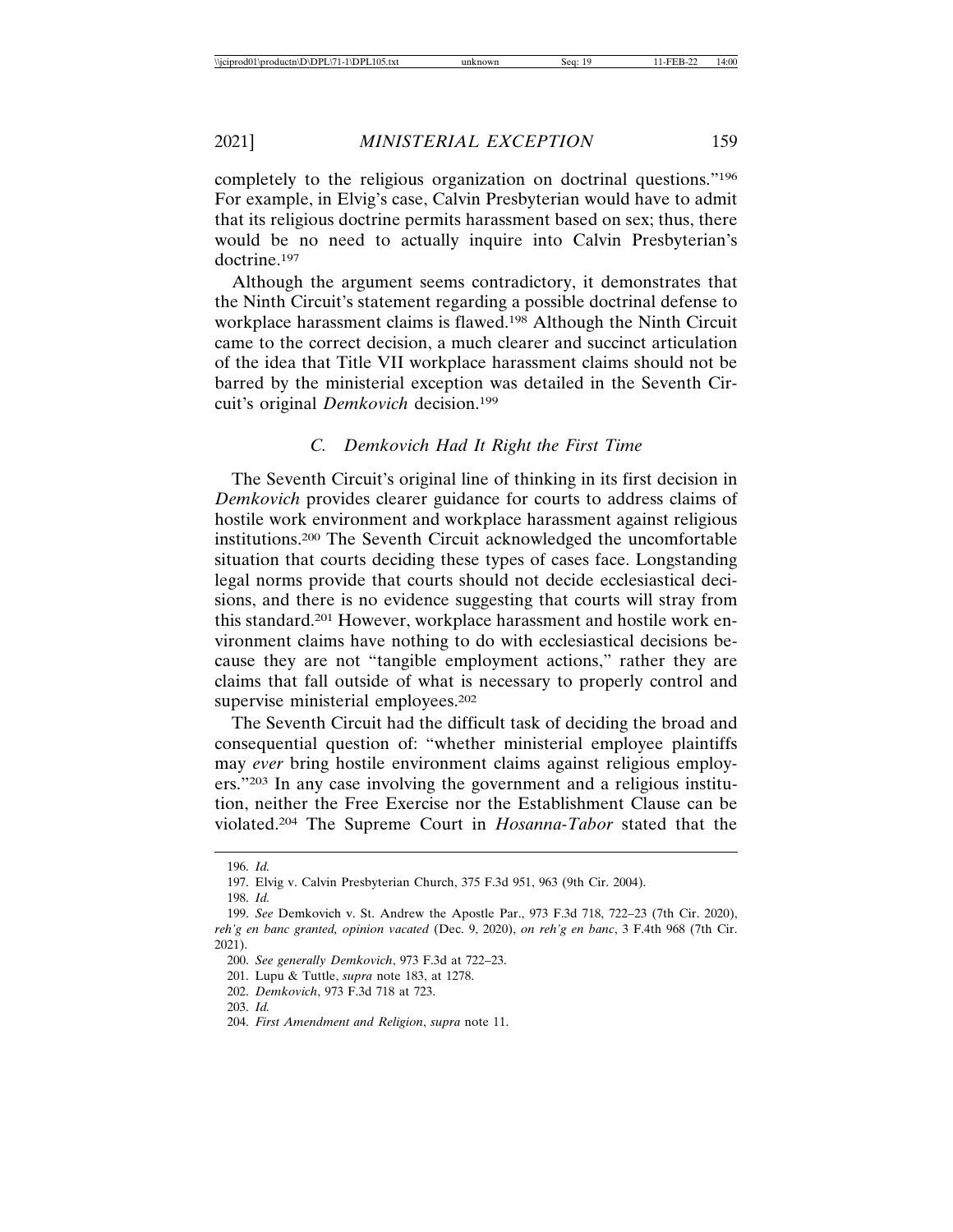ministerial exception is needed to protect the Church's right to free exercise and also to prevent excessive entanglement that would violate the Establishment Clause.205 The Seventh Circuit took each clause separately and explained why allowing ministerial employees to sue would not violate either of the Religion Clauses.206

Under the Free Exercise Clause, the main issue is whether the harassment is a tangible employment action.207 *Hosanna-Tabor* ensured that religious institutions could "select and control" their ministerial employees.208 As the Seventh Circuit concluded, defining the meaning of "selection" is easy; it simply means to hire or fire an employee.209 It is also not hard to discern the meaning of the issue of control. The ability to control one's employees can be accomplished through benefits, compensation, and training—all tangible employment actions.210 Selection and control of employees does not include making degrading remarks or creating a hostile work environment.211 However, Saint Andrew the Apostle Parish argued that the power given to them by *Hosanna-Tabor* was not enough to effectively control or select their ministers.212 In its original judgment, the Seventh Circuit swiftly and correctly struck down this argument.213 However, on rehearing en banc, the Seventh Circuit equated harassment of a ministerial employee to supervision of a ministerial employee.214 This is a disturbing revocation of its past decision stating that there was not a tangible employment issue at stake regarding hostile work environment claims.215

There is no valid reason for employers to harass employees to get them to quit or to further control them because religious employers already have the ability to hire or fire employees based on their sexual orientation.216 For example, if Saint Andrew the Apostle Parish had a

211. *Id.* at 728–29.

213. *Id.* at 729.

214. Demkovich v. St. Andrew Apostle Par., 3 F.4th 968, 979 (7th Cir. 2021).

215. *See* Demkovich v. St. Andrew the Apostle Par., 973 F.3d 718 (7th Cir. 2020), *reh'g en banc granted, opinion vacated* (Dec. 9, 2020), *on reh'g en banc*, 3 F.4th 968 (7th Cir. 2021), *and* Demkovich v. St. Andrew Apostle Par., 3 F.4th 968. (7th Cir. 2021).

216. *Demkovich*, 973 F.3d at 729; *e.g.*, Lupu & Tuttle, *supra* note 183, at 292. The Seventh Circuit originally articulated this by stating the following:

Because Demkovich was a ministerial employee, Dada could have lawfully dismissed Demkovich as soon as Dada learned of the employee's plan to marry a same sex part-

<sup>205.</sup> Hosanna-Tabor v. Equal Emp't Opportunity Comm'n, 565 U.S. 171, 181 (2012).

<sup>206.</sup> *Demkovich*, 973 F.3d at 727–34.

<sup>207.</sup> *Id.* at 727.

<sup>208.</sup> *Id.*

<sup>209.</sup> *Id.*

<sup>210.</sup> *Id.*

<sup>212.</sup> *Demkovich*, 973 F.3d at 728.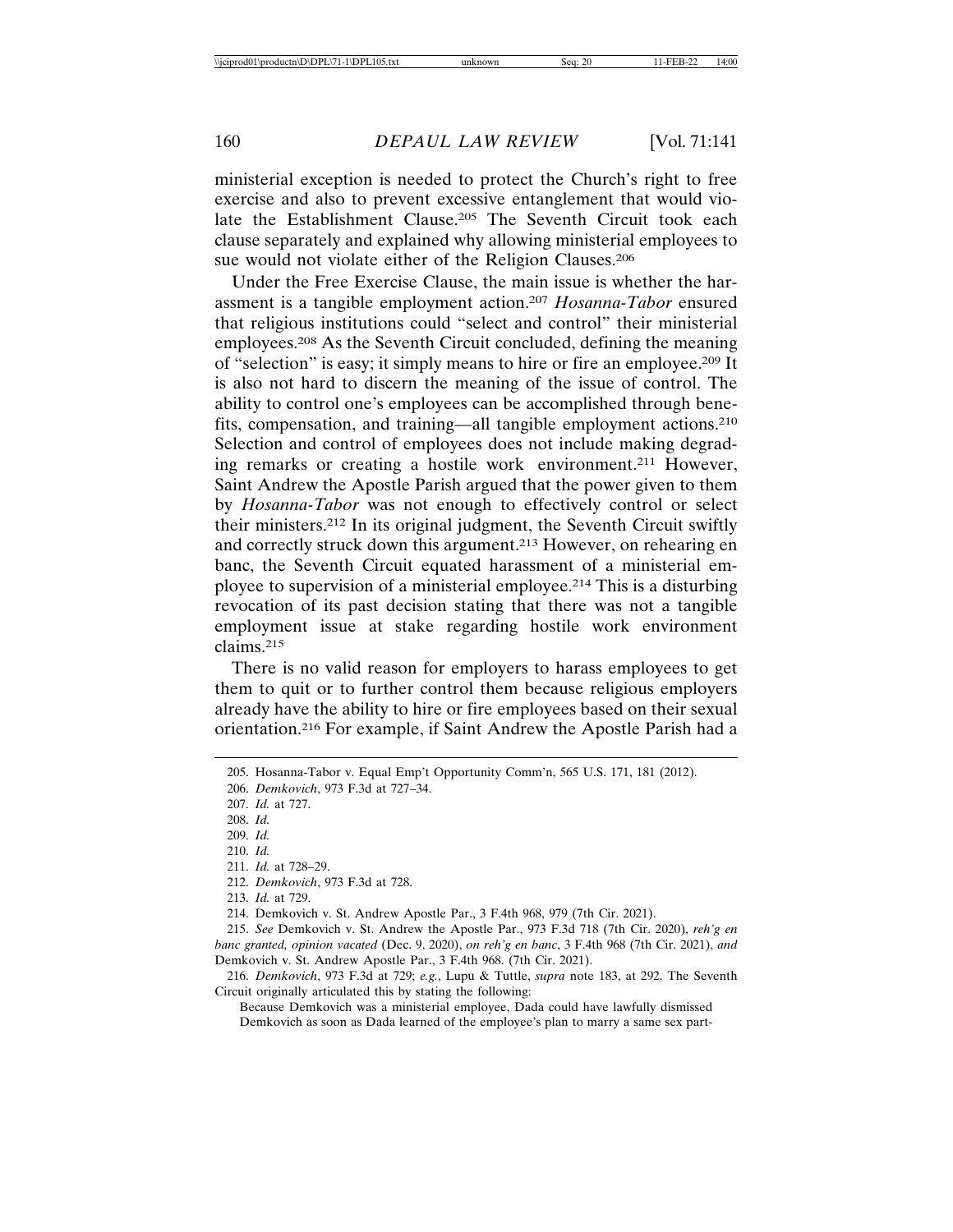problem with Demkovich's sexuality, then there was nothing precluding it from terminating his employment.217 As the Seventh Circuit originally stated, "[i]t is hard to see how the Church could not have adequately controlled plaintiff as a ministerial employee by deciding whether to hire him and whether to fire him, or by deciding his job duties . . . and so forth."218

The issue of excessive entanglement is arguably the hardest to reconcile.219 As previously discussed in *Elvig,* two types of entanglement must be dealt with: procedural and substantive.<sup>220</sup> There is a chance that procedural entanglement can arise during a workplace harassment case involving a religious institution.221 However, the risk of procedural entanglement does not support an outright ban on all hostile environment claims.222 The Seventh Circuit originally suggested that courts are capable of dealing with procedural entanglement as it arises.223

The more complicated of the two entanglement issues is substantive entanglement.224 Substantive entanglement entails civil courts deciding cases that involve religious institutions while applying neutral, secular principles of law.225 Courts must avoid questioning religious doctrines.226 The Seventh Circuit acknowledges the potential existence of substantive entanglement in future ministerial exception and workplace harassment cases.227 However, the Seventh Circuit originally found that the risk posed by the entanglement was not excessive in *Demkovich*. 228 The harassment that Demkovich experienced was considered abuse under neutral, generally applicable standards which

*Id.*

218. *Id.* at 729.

219. *Id.* at 731–32.

221. *Demkovich*, 973 F.3d at 733.

222. *Id.*

226. *Id.*

227. *Demkovich*, 973 F.3d at 733.

228. *Id.* at 734 ("We are not persuaded that the risk of substantive entanglement is so great that this case or all such cases must be dismissed without further inquiry or discovery.").

ner. Alternatively, Dada could have chosen to retain Demkovich as a Music Director while encouraging him—in a respectful or loving way, rather than a harsh and degrading way—to bring his conduct into conformity with church teaching.

<sup>217.</sup> *Demkovich*, 973 F.3d at 734 ("The Church was free to decide whether to retain plaintiff as a minister or fire him.").

<sup>220.</sup> Elvig v. Calvin Presbyterian Church, 375 F.3d 951, 956 (9th Cir. 2004); *Demkovich*, 973 F.3d at 732.

<sup>223.</sup> *Id.* ("[T]he potential for procedural entanglement does not bar plaintiff's claims here entirely. Courts can deal with procedural entanglement problems as they arise rather than closing the courthouse doors to an entire category of cases.").

<sup>224.</sup> *Id.*

<sup>225.</sup> *Id.*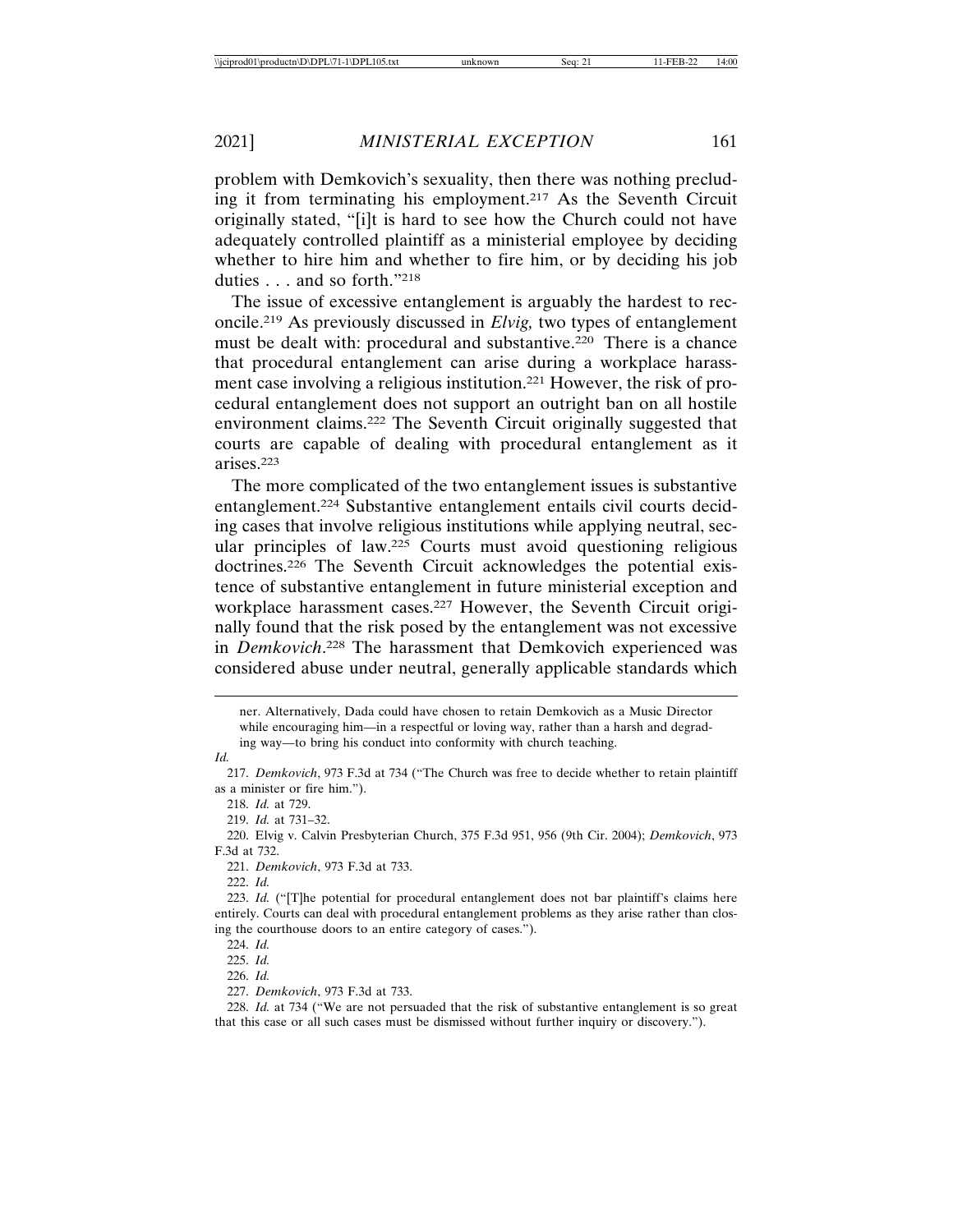would apply to non-ministers.<sup>229</sup> Courts can deal with the issue of substantive entanglement by balancing the Church's First Amendment rights with those of the employee and the interest that the government has in regulating employment harassment.<sup>230</sup>

The original *Demkovich* decision promulgated the notion that both religious liberty and "the rights of employees to be free from discriminatory hostile work environments" can be protected.231 "The right balance is to bar claims by ministerial employees challenging tangible employment actions but to allow hostile environment claims that do not challenge tangible employment actions."232 The ministerial exception will still be able to protect churches from being sued as a result of hiring and firing decisions, but by not extending the exception to these tortious-like claims, employees can retain protection from harassment.233 In fact, the fear of excessive entanglement and intrusion on religious liberty may be unfounded.234 The Ninth Circuit has not encountered the issue of entanglement in a single case in the nearly twenty years after its *Elvig* decision.235

The Seventh Circuit's strongest argument in the original decision was that the tortious nature of workplace harassment made the ministerial exception inapplicable.236 Churches are not allowed to act criminally or tortiously towards their employees, ministerial or not.<sup>237</sup> Churches can be, and are, held accountable for torts and breaches of contract.238 Allowing ministerial employees to bring hostile work claims against their religious employers would simply be an extension of an already present legal norm.239 The growing amount of tort litigation against religious institutions signals that the public is sympathetic

<sup>229.</sup> *Id.*

<sup>230.</sup> *Id.* at 735.

<sup>231.</sup> *Id.* at 720 ("[T]he courts have a long history of balancing and compromising to protect religious freedom while enforcing other important legal rights.").

<sup>232.</sup> *Id.*

<sup>233.</sup> *Demkovich*, 973 F.3d at 729.

<sup>234.</sup> Demkovich v. St. Andrew the Apostle Par., 3 F.4th 968, 991 (7th Cir. 2021) (Hamilton, J., dissenting).

<sup>235.</sup> *Id.*

<sup>236.</sup> *Id.*

<sup>237.</sup> Lupu & Tuttle, *supra* note 183, at 286.

<sup>238.</sup> Rayburn v. Gen. Conference of Seventh-Day Adventists, 772 F.2d 1164, 1171 (4th Cir. 1985).

<sup>239.</sup> Demkovich v. St. Andrew the Apostle Par., 973 F.3d 718, 729 (7th Cir. 2020), *reh'g en banc granted, opinion vacated* (Dec. 9, 2020), *on reh'g en banc*, 3 F.4th 968 (7th Cir. 2021) ("*Hosanna-Tabor*'s decision not to extend constitutional protection to tortious conduct, in combination with the Court's understanding of hostile work environments as essentially tortious in nature, point toward allowing hostile work environment claims by ministerial employees so long as they do not challenge tangible employment actions.").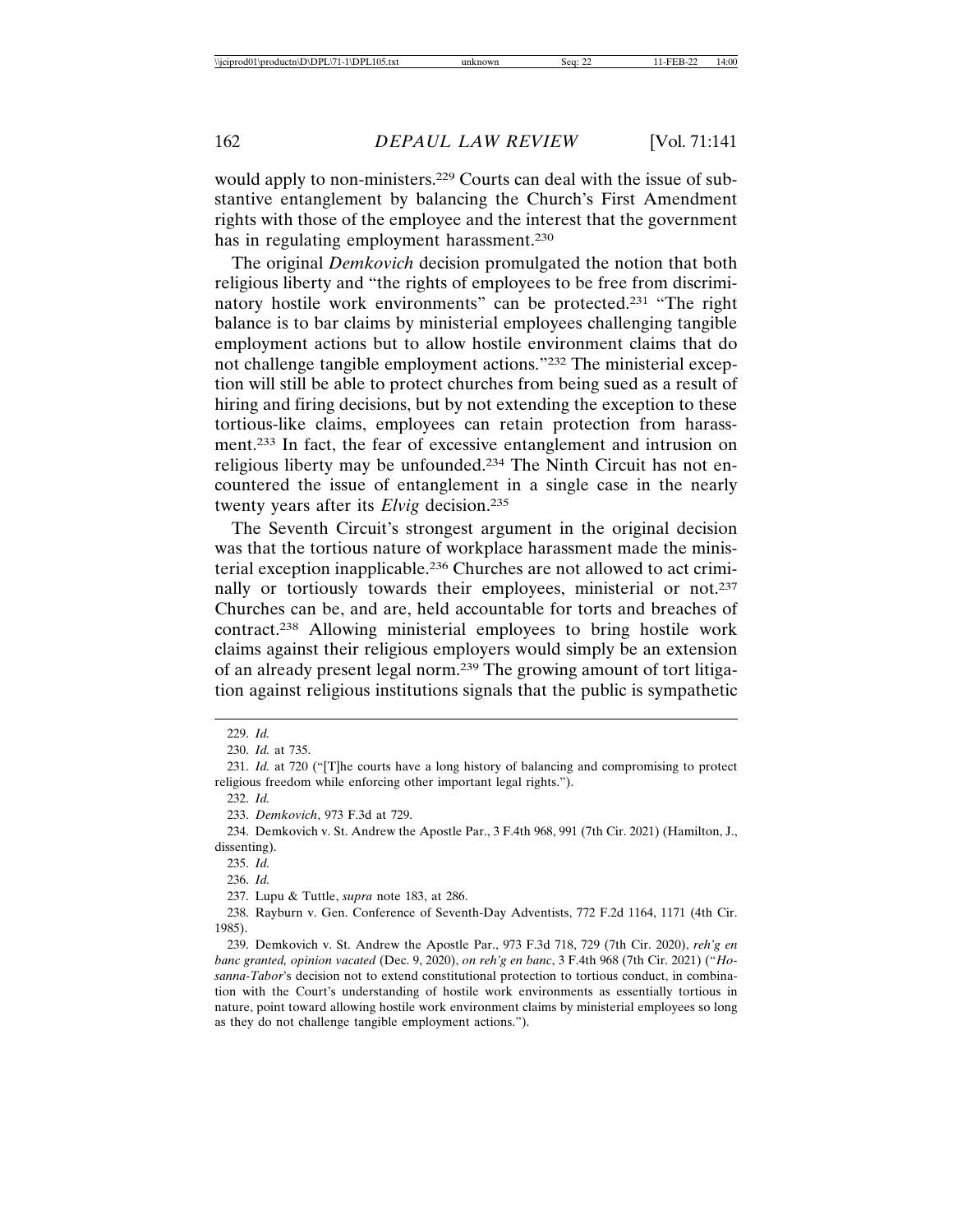towards victims of "clergy exploitation."240 The extensive tort litigation that the Catholic Church has recently faced also demonstrates that the risk of procedural entanglement can be avoided.241 Secular legal rules can be applied to actions involving ministerial employees just as they are applied to everyone else.242 Even *Hosanna-Tabor* stated that the specific holding did not cover tortious conduct by religious employers.243 The tort-law origins of harassment claims show a lack of constitutional necessity for barring ministerial employees' hostile work environment claims.244

While on the surface it may seem like the better option is to file a tort claim instead of a Title VII discrimination claim, both options should still be available.<sup>245</sup> As published author Sharon Bradford observed, "alternative paths should not be necessary to prove complete relief to victims" of a hostile workplace and harassment.246 Many employees are given "a right without a remedy" under Title VII.247 The remedies provided by this right may be further reduced if the employees are in a ministerial position.248 Because of the lack of damage remedies under Title VII, victims of harassment turn to other sources of relief; however, they are of "limited and diminishing availability."249

The ministerial exception is not a general immunity from civil laws governing an employer's relationship with its employees.250 Just because religious employees have one option for redress, it does not mean that other plausible and possible options should be unavailable.251 To offer the most protection to religious employees, both the options of suing under Title VII and filing a tort claim must be available.252

- 244. *Id.* at 728.
- 245. Bradford, *supra* note 25, at 1619.
- 246. *Id.*

248. *Id.*

- 251. Bradford, *supra* note 25, at 1619.
- 252. *See id.* at 1618–19.

<sup>240.</sup> Scott C. Idleman, *Tort Liability, Religious Entities, and the Decline of Constitutional Protection,* 75 IND. L. J. 219, 242–43 (2000).

<sup>241.</sup> *Demkovich*, 973 F.3d at 733; *see, e.g.*, Martinelli v. Bridgeport Roman Catholic Diocesan Corp., 196 F.3d 409, 430–32 (2d Cir. 1999); *see generally* Malicki v. Doe, 814 So. 2d 347, 351–57 & n.2, 7, 10 (Fla. 2002).

<sup>242.</sup> *Demkovich*, 973 F.3d at 733.

<sup>243.</sup> *Id.* at 729.

<sup>247.</sup> *Id.* at 1630.

<sup>249.</sup> *Id.* at 1617.

<sup>250.</sup> *See* Lupu & Tuttle, *supra* note 183, at 132.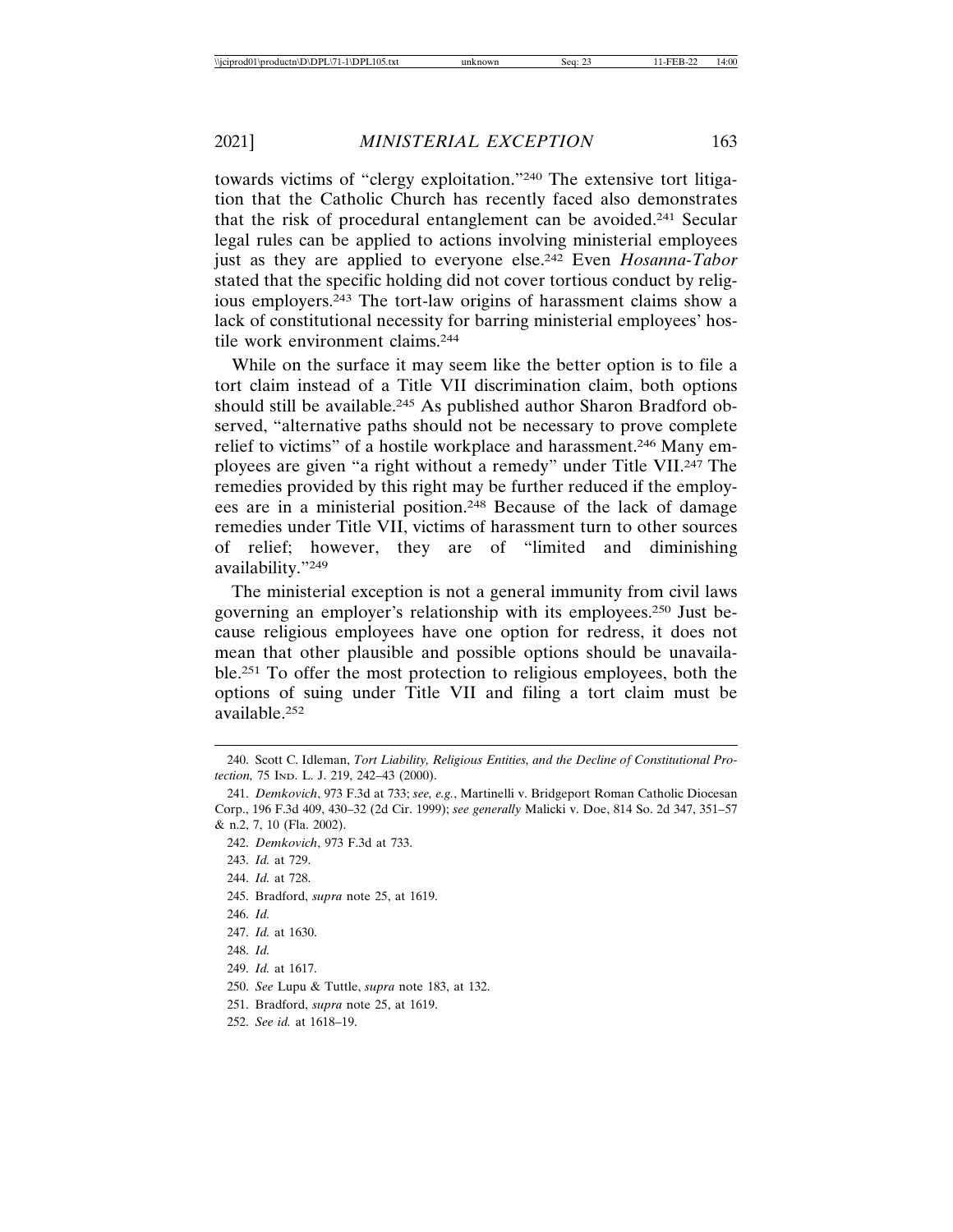## IV. MINISTERIAL EMPLOYEES DESERVE PROTECTION

The decision to vacate the original *Demkovich* decision was particularly disheartening considering that the Seventh Circuit's original decision provided a perfect line of reasoning that the Supreme Court could have used in articulating how the ministerial exception does not apply to workplace harassment claims. There was no need for the Seventh Circuit to abandon its already correctly decided opinion. However, the newest decision reinforces the notion that courts are extremely reluctant to get involved in issues dealing with religion. The Seventh Circuit's newest decision demonstrates the lengths that a court will go to side with religious institutions, simply to avoid a possible First Amendment issue.

The relationship between church and state has been debated since the founding of the United States.253 The Catholic Church is allowed to believe what they would like about same-sex marriage and the LGBTQ+ community, but they should not be allowed to harass someone they hired. The debate over the extent of government interaction with religious institutions should be limited to the scope of tangible employment decisions.254 As the Seventh Circuit stated in its original judgment, "supervisors within religious organizations have no constitutionally protected individual rights under *Hosanna-Tabor* to abuse those employees they manage, whether or not they are motivated by their personal religious beliefs."255

Over 200,000 Americans work in religious organizations.256 Many of those employees fall within the purview of the ministerial exception as defined in *Hosanna-Tabor* and more recently, in *Morrisey-Berru*. 257 Nearly one-fifth of American workers find their workplace to be hostile.258 If courts continue to categorically bar hostile environment claims by ministerial employees, then thousands of ministerial employees will lose federal protection from harms incurred while sup-

<sup>253.</sup> Hosanna-Tabor v. Equal Emp't Opportunity Comm'n, 565 U.S. 171, 182 (2012) ("Controversy between church and state over religious offices is hardly new.").

<sup>254.</sup> Elvig v. Calvin Presbyterian Church, 375 F.3d 951, 959–62 (9th Cir. 2004).

<sup>255.</sup> Demkovich v. St. Andrew the Apostle Par., 973 F.3d 718, 730 (2020), *reh'g en banc granted, opinion vacated* (Dec. 9, 2020), *on reh'g en banc*, 3 F.4th 968 (7th Cir. 2021).

<sup>256.</sup> *Religious Organizations – May 2019 National Industry-Specific Occupational Employment and Wage Estimates*, U.S. BUREAU OF LAB. STATS., https://www.bls.gov/oes/2019/may/naics4\_813100.htm (last visited Feb. 20, 2021).

<sup>257.</sup> *See Hosanna-Tabor*, 565 U.S. at 188–91; Our Lady of Guadalupe Sch. v. Morrissey-Berru, 140 S. Ct. 2049, 2055–64 (2020).

<sup>258.</sup> *One-fifth of Americans Find Workplace Hostile or Threatening*, CNBC (Aug. 14, 2017, 6:34 AM), https://www.cnbc.com/2017/08/14/one-fifth-of-americans-find-workplace-hostile-orthreatening. html.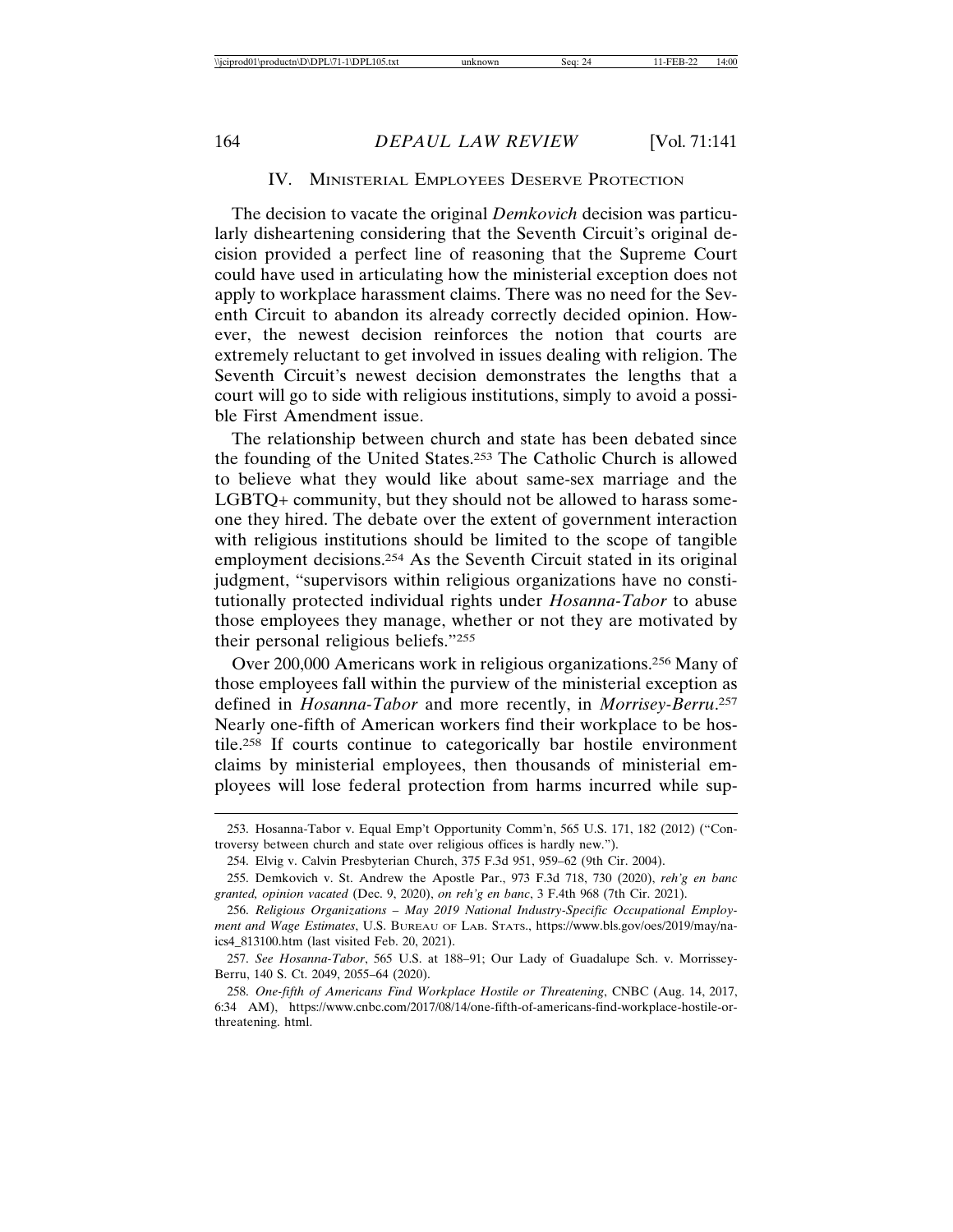porting religious institutions.259 As the dissent states in the Seventh Circuit's most recent decision, "the combination of the majority's holding in this case with efforts to expand the categories of employees deemed 'ministerial' threatens to leave many without basic legal protection of their dignity and employment."260

Religious freedom and lack of government interference will always remain at the forefront of court decisions involving religious institutions.261 However, churches cannot be above the law.262 The harm that comes from a hostile work environment outweighs the risk that a court will interfere with a church's ecclesiastical decisions.263 Employees who experience a hostile work environment often suffer from depression and nervousness.264 In addition to psychological injuries, headaches, nausea, and other physical injuries often result from harassment in the workplace.265 For example, a Swedish study found that workers who experience sexual harassment are at a greater risk of suicide.<sup>266</sup> "American researchers believe that this study underscores the need to consider workplace sexual harassment as both an occupational hazard and a significant public health problem."267 The risk of excessive entanglement is not worth a ministerial employee being harassed daily, and there is little justification for allowing it under the First Amendment.268

The ministerial exception was not intended to extend to workplace harassment claims.269 If this issue reaches the Supreme Court, then the Supreme Court should adopt the reasoning articulated in the Seventh Circuit's vacated judgment.270 If the Supreme Court chooses to follow the Tenth Circuit, and not the Seventh Circuit, more ministerial

264. Bradford, *supra* note 25, at 1615.

269. *Demkovich*, 973 F.3d at 730.

270. *Id.* at 729.

<sup>259.</sup> Jamie Manson, *After the Supreme Court's Latest Decision, Who Would Want to Work in a Church?*, NAT'L CATHOLIC REP. (July 14, 2020), https://www.ncronline.org/news/opinion/gracemargins/after-supreme-courts-latest-decision-who-would-want-work-church.

<sup>260.</sup> Demkovich v. St. Andrew Apostle Par., 3 F.4th 968, 996 (7th Cir. 2021) (Hamilton, J., dissenting).

<sup>261.</sup> *See* Demkovich v. St. Andrew the Apostle Par., 973 F.3d 718, 720 (7th. Cir. 2020), *reh'g en banc granted, opinion vacated* (Dec. 9, 2020), *on reh'g en banc*, 3 F.4th 968 (7th Cir. 2021). 262. *Demkovich*, 973 F.3d at 723.

<sup>263.</sup> Hosanna-Tabor v. Equal Emp't Opportunity Comm'n, 565 U.S. 171, 185–89 (2012).

<sup>265.</sup> *Id.*

<sup>266.</sup> Bryan E. Robinson, *Does Sexual Harassment Raise the Risk of Suicide?*, PSYCHOL. TO-DAY (Nov. 1, 2020), https://www.psychologytoday.com/us/blog/the-right-mindset/202011/doessexual-harassment-raise-the-risk-suicide.

<sup>267.</sup> *Id.*

<sup>268.</sup> Demkovich v. St. Andrew the Apostle Par., 973 F.3d 718, 735 (7th Cir. 2020), *reh'g en banc granted, opinion vacated* (Dec. 9, 2020), *on reh'g en banc*, 3 F.4th 968 (7th Cir. 2021).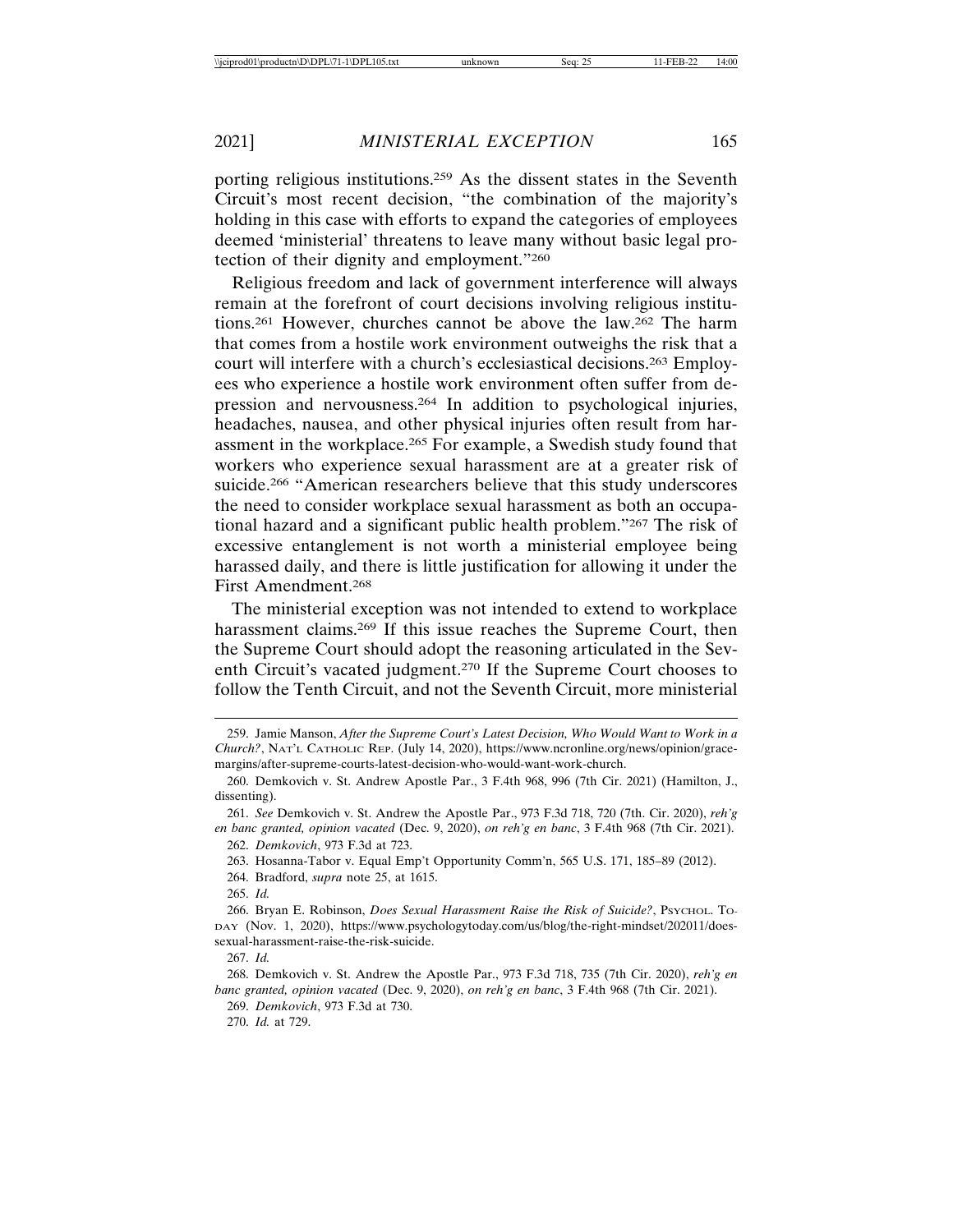employees could lose their right to file a federal claim against their employer because of the decision in *Morrisey-Berru*. 271 Who can qualify as a minister was greatly expanded in *Morrissey-Berru*. 272 As stated above, "what matters is what an employee does" when discerning whether an employee is in a ministerial position.<sup>273</sup> The decision in *Morrissey-Berru* allows more religious employees to be considered ministers than was previously intended.274 Because non-ministerial employees of religious institutions are allowed to file workplace harassment claims, religious institutions may be incentivized to claim that more of their employees are ministers to avoid Title VII claims.<sup>275</sup> To ensure that religious institutions will not abuse an expansion of the ministerial exception, the Supreme Court must revoke the idea that the ministerial exception bars workplace harassment claims for ministers.276

While these religious employees have the ability to sue under a tort theory, their recovery in tort is insufficient.277 Preventing employees from filing Title VII claims greatly reduces their chance of a satisfactory recovery.278 In addition, tort theories vary from state to state.279 By forcing religious employees to rely solely on tort theory to recover, their recovery will be based on the state in which they reside.280 Thus, religious employees might be at an even greater disadvantage simply based on the location of their job.281

The law surrounding the intersection of the ministerial exception and hostile work environment claims falls short.282 Regardless of the Seventh Circuit's most recent decision, there is no evidence to suggest that this issue will be settled anytime soon, setting up another opportunity for the Supreme Court to enter the discussion surrounding the

277. Bradford, *supra* note 25, at 1619.

278. *Id.* ("Thus, the need to resort to external causes of action contravenes the spirit and goals of title VII.").

<sup>271.</sup> Manson, *supra* note 259.

<sup>272.</sup> Our Lady of Guadalupe Sch. v. Morrissey-Berru, 140 S. Ct. 2049, 2066 (2020) ("In a country with the religious diversity of the United States, judges cannot be expected to have a complete understanding and appreciation of the role played by every person who performs a particular role in every religious tradition.").

<sup>273.</sup> *Id.* at 2064.

<sup>274.</sup> Manson, *supra* note 259.

<sup>275.</sup> *Id.*

<sup>276.</sup> *Id.*

<sup>279.</sup> *Id.*

<sup>280.</sup> *Id.*

<sup>281.</sup> *Id.*

<sup>282.</sup> *See* Lupu & Tuttle, *supra* note 183, at 252.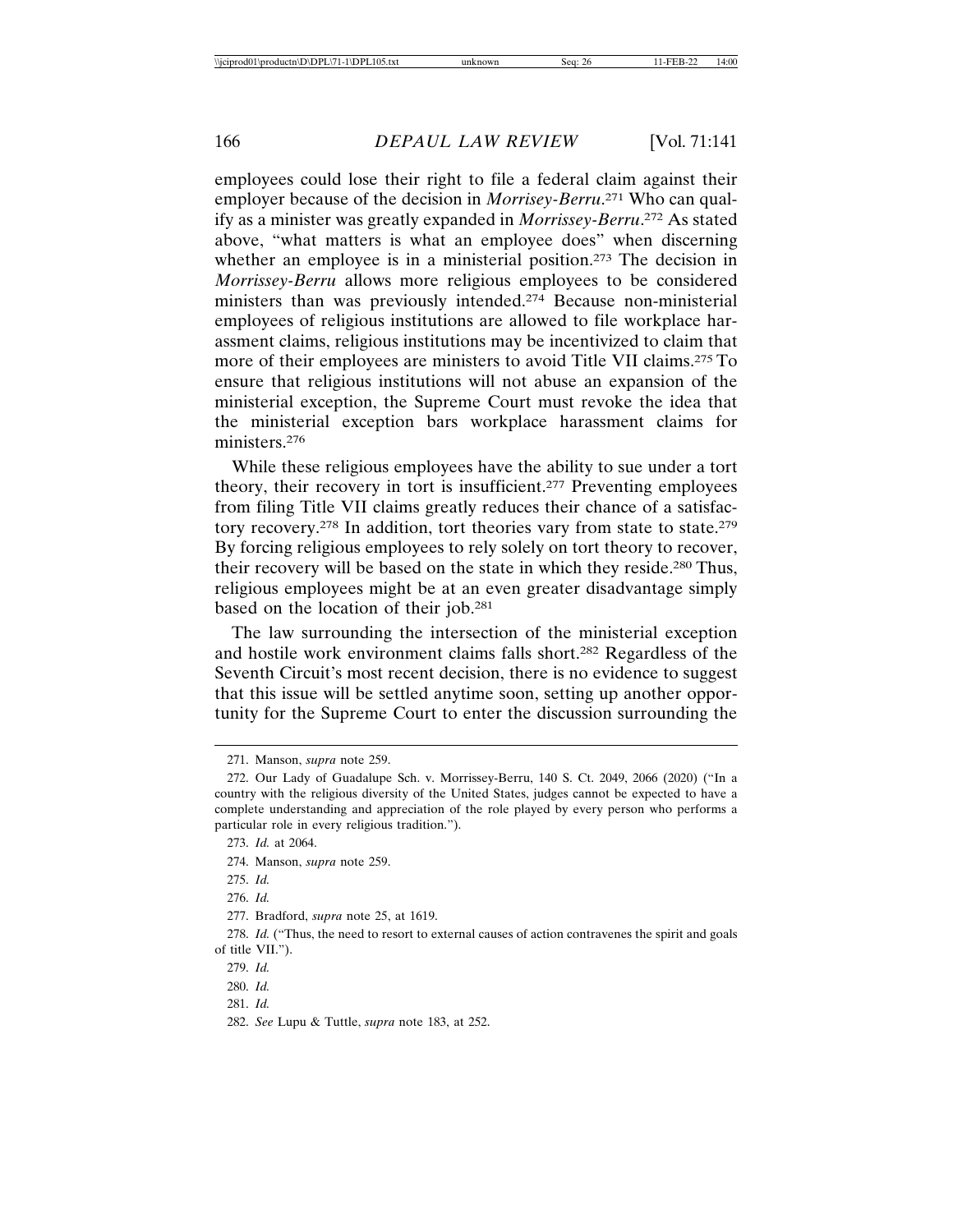ministerial exception's application to hostile workplace and harassment claims.283

#### V. CONCLUSION

Hostile work environment claims present "a conflict between two of the highest values in our society and legal system: religious liberty and non-discrimination in employment."284 The ministerial exception protects religious institutions by preventing employment discrimination suits against religious employers under Title VII.285 The Supreme Court's decision in *Hosanna-Tabor* affirmed that the ministerial exception protects religious institutions from Title VII suits when tangible employment decisions are involved.<sup>286</sup> Since its inception, courts have struggled to cohesively articulate the reach of the ministerial exception.287 The main emerging issue is how the exception will apply to claims by ministerial employees against their religious employers for workplace harassment.288

The ministerial exception should not be used to prevent ministerial employees from suing their religious employers.289 Religious employers should not have a constitutionally protected right to abuse their employees.290 The Ninth Circuit supports the contention that the ministerial exception does not bar hostile work environment claims.291 However, the Ninth Circuit's analysis in *Elvig* is confusing.292 In order to prevent confusion in future cases, courts should adopt the Seventh Circuit's original analysis in *Demkovich*. 293

<sup>283.</sup> Patrick Hornbeck, *Chicago Archdiocese takes 'religious liberty' too far in* Demkovich *case*, NAT'L CATHOLIC REP. (Feb. 17, 2021), https://www.ncronline.org/news/opinion/chicagoarchdiocese-takes-religious-liberty-too-far-dem kovich-case ("The Supreme Court has not decided whether a religious employer's immunity when it comes to hiring and firing covers mistreating and harassing employees as well.").

<sup>284.</sup> Demkovich v. St. Andrew the Apostle Par., Calumet City, 3 F.4th 968, 996 (7th Cir. 2021).

<sup>285.</sup> Idleman, *supra* note 240, at n.119.

<sup>286.</sup> *See* Hosanna-Tabor Evangelical Lutheran Church and Sch. v. Equal Emp't Opportunity Comm'n, 565 U.S. 171 (2012).

<sup>287.</sup> *Compare* Demkovich v. St. Andrew the Apostle Par., 973 F.3d 718, 735 (7th. Cir. 2020), *reh'g en banc granted, opinion vacated* (Dec. 9, 2020), *on reh'g en banc*, 3 F.4th 968 (7th Cir. 2021), Elvig v. Calvin Presbyterian Church 375 F.3d 951, 969 (9th Cir. 2004), *and* Skrzypczak v. Roman Catholic, 611 F.3d 1238, 1245 (10th Cir. 2010).

<sup>288.</sup> *Skrzypczak*, 611 F.3d at 1245.

<sup>289.</sup> *Demkovich*, 973 F.3d at 730.

<sup>290.</sup> *Id.*

<sup>291.</sup> *Elvig*, 375 F.3d at 969.

<sup>292.</sup> *See Skrzypczak*, 611 F.3d at 1245 (calling the Tenth Circuit's application of the ministerial exception "confusing").

<sup>293.</sup> *See generally Demkovich*, 973 F.3d 718.